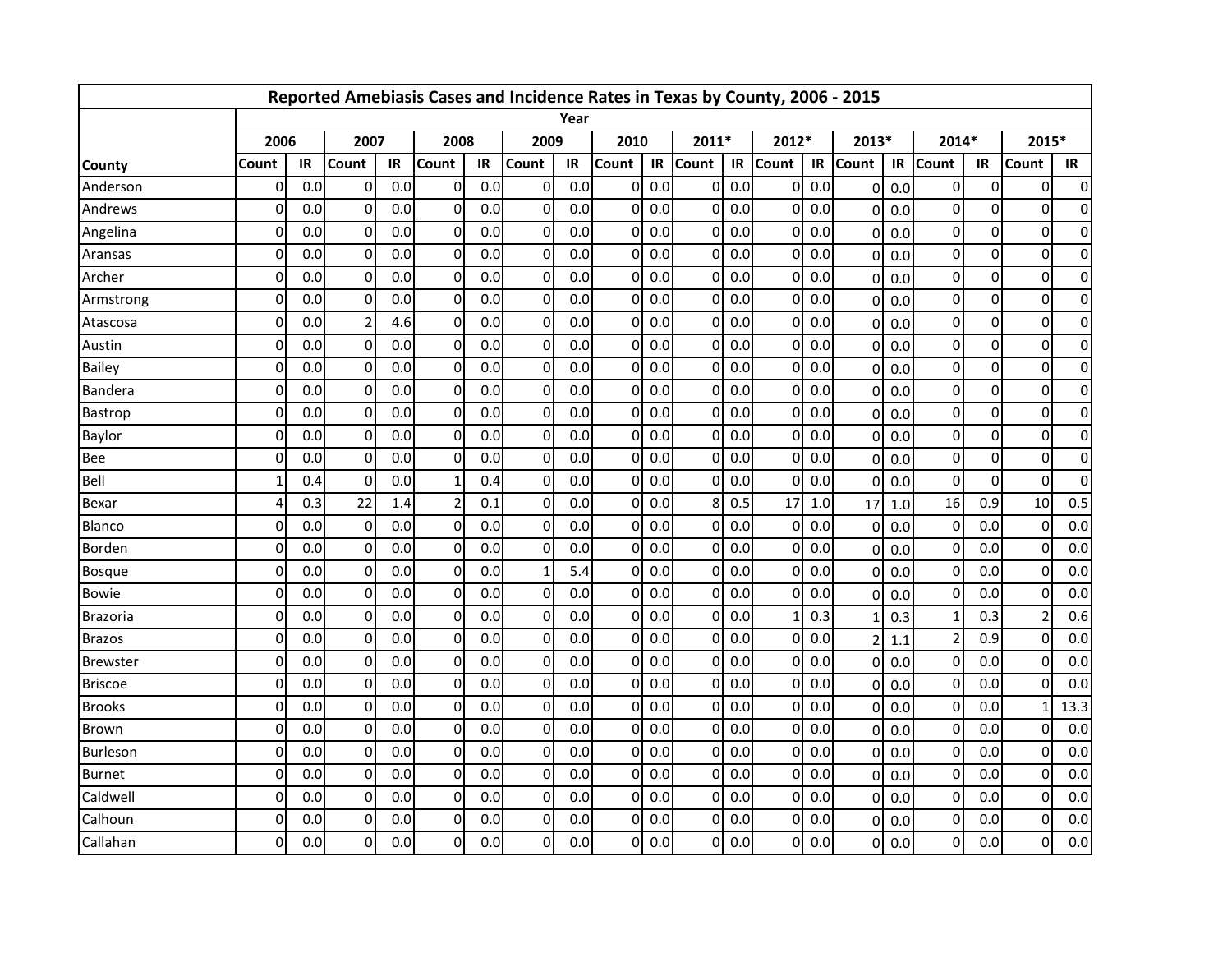|               |                |      |                |     | Reported Amebiasis Cases and Incidence Rates in Texas by County, 2006 - 2015 |     |                |      |              |     |              |     |              |     |                |     |                |     |                |     |
|---------------|----------------|------|----------------|-----|------------------------------------------------------------------------------|-----|----------------|------|--------------|-----|--------------|-----|--------------|-----|----------------|-----|----------------|-----|----------------|-----|
|               |                |      |                |     |                                                                              |     |                | Year |              |     |              |     |              |     |                |     |                |     |                |     |
|               | 2006           |      | 2007           |     | 2008                                                                         |     | 2009           |      | 2010         |     | 2011*        |     | 2012*        |     | 2013*          |     | 2014*          |     | 2015*          |     |
| <b>County</b> | Count          | IR   | Count          | IR  | Count                                                                        | IR  | Count          | IR   | <b>Count</b> | IR  | <b>Count</b> | IR  | <b>Count</b> | IR  | <b>Count</b>   | IR  | <b>Count</b>   | IR  | Count          | IR  |
| Cameron       | 0              | 0.0  | $\overline{0}$ | 0.0 |                                                                              | 0.3 | 1              | 0.3  | 0            | 0.0 |              | 0.1 |              | 0.9 | $\mathbf 0$    | 0.0 | $\overline{2}$ | 0.5 | $\overline{2}$ | 0.4 |
| Camp          | $\Omega$       | 0.0  | 0              | 0.0 | 0                                                                            | 0.0 | $\overline{0}$ | 0.0  | 0            | 0.0 | $\Omega$     | 0.0 | $\Omega$     | 0.0 | $\mathbf{0}$   | 0.0 | $\mathbf 0$    | 0.0 | $\mathbf 0$    | 0.0 |
| Carson        | $\Omega$       | 0.0  | $\overline{0}$ | 0.0 | $\Omega$                                                                     | 0.0 | $\overline{0}$ | 0.0  | 0            | 0.0 | $\Omega$     | 0.0 | 0            | 0.0 | $\Omega$       | 0.0 | $\mathbf 0$    | 0.0 | $\Omega$       | 0.0 |
| Cass          | $\mathbf{0}$   | 0.0  | $\mathbf 0$    | 0.0 | $\Omega$                                                                     | 0.0 | $\overline{0}$ | 0.0  | 0            | 0.0 | $\Omega$     | 0.0 | $\Omega$     | 0.0 | $\mathbf{0}$   | 0.0 | $\mathbf 0$    | 0.0 | $\Omega$       | 0.0 |
| Castro        | $\Omega$       | 0.0  | $\Omega$       | 0.0 | $\Omega$                                                                     | 0.0 | $\overline{0}$ | 0.0  | $\Omega$     | 0.0 | $\Omega$     | 0.0 | ΩI           | 0.0 | $\mathbf 0$    | 0.0 | $\Omega$       | 0.0 | $\Omega$       | 0.0 |
| Chambers      | $\mathbf{0}$   | 0.0  | $\overline{0}$ | 0.0 | 0                                                                            | 0.0 | $\overline{0}$ | 0.0  | 0            | 0.0 | $\Omega$     | 0.0 | Οl           | 0.0 | $\mathbf{0}$   | 0.0 | $\mathbf 0$    | 0.0 | $\Omega$       | 0.0 |
| Cherokee      | $\Omega$       | 0.0  | $\mathbf 0$    | 0.0 | $\Omega$                                                                     | 0.0 | $\overline{0}$ | 0.0  | 0            | 0.0 | <sup>0</sup> | 0.0 | $\Omega$     | 0.0 | $\Omega$       | 0.0 | $\mathbf 0$    | 0.0 | 0              | 0.0 |
| Childress     | $\Omega$       | 0.0  | $\overline{0}$ | 0.0 | $\Omega$                                                                     | 0.0 | $\overline{0}$ | 0.0  | U            | 0.0 | $\Omega$     | 0.0 | $\Omega$     | 0.0 | $\Omega$       | 0.0 | $\mathbf 0$    | 0.0 | $\Omega$       | 0.0 |
| Clay          | $\mathbf{0}$   | 0.0  | $\mathbf{0}$   | 0.0 | $\Omega$                                                                     | 0.0 | $\overline{0}$ | 0.0  | 0            | 0.0 | $\Omega$     | 0.0 | $\Omega$     | 0.0 | $\mathbf{0}$   | 0.0 | $\mathbf 0$    | 0.0 | $\mathbf{0}$   | 0.0 |
| Cochran       | $\Omega$       | 0.0  | $\Omega$       | 0.0 | 0                                                                            | 0.0 | $\overline{0}$ | 0.0  | 0            | 0.0 | $\Omega$     | 0.0 | ΩI           | 0.0 | $\mathbf 0$    | 0.0 | $\mathbf{0}$   | 0.0 | $\Omega$       | 0.0 |
| Coke          | $\mathbf{0}$   | 0.0  | $\overline{0}$ | 0.0 | 0                                                                            | 0.0 | $\overline{0}$ | 0.0  | 0            | 0.0 | $\mathbf{0}$ | 0.0 | Οl           | 0.0 | $\Omega$       | 0.0 | $\mathbf 0$    | 0.0 | $\Omega$       | 0.0 |
| Coleman       | $\Omega$       | 0.0  | 0              | 0.0 | $\Omega$                                                                     | 0.0 | $\overline{0}$ | 0.0  | 0            | 0.0 | <sup>0</sup> | 0.0 | $\Omega$     | 0.0 | $\mathbf 0$    | 0.0 | $\mathbf 0$    | 0.0 | 0              | 0.0 |
| Collin        | $\overline{a}$ | 0.3  | 7              | 1.0 | 10                                                                           | 1.3 | $\overline{9}$ | 1.1  |              | 0.8 | 11           | 0.7 | Δ            | 0.4 | $\mathbf{1}$   | 0.1 | 5              | 0.5 | 4              | 0.4 |
| Collingsworth | $\mathbf{0}$   | 0.0  | 0              | 0.0 | 0                                                                            | 0.0 | $\overline{0}$ | 0.0  | 0            | 0.0 | $\Omega$     | 0.0 | $\Omega$     | 0.0 | $\mathbf 0$    | 0.0 | $\mathbf 0$    | 0.0 | $\Omega$       | 0.0 |
| Colorado      | $\Omega$       | 0.0  | $\Omega$       | 0.0 | $\Omega$                                                                     | 0.0 | $\mathbf{1}$   | 4.6  | 0            | 0.0 | $\Omega$     | 0.0 | $\Omega$     | 0.0 | $\mathbf 0$    | 0.0 | $\mathbf{0}$   | 0.0 | $\Omega$       | 0.0 |
| Comal         | $\mathbf{0}$   | 0.0  | $\overline{0}$ | 0.0 | 0                                                                            | 0.0 | $\overline{0}$ | 0.0  | 0            | 0.0 | $\Omega$     | 0.0 |              | 0.8 | $\Omega$       | 0.0 | $\mathbf 0$    | 0.0 | 0              | 0.0 |
| Comanche      | $\Omega$       | 0.0  | $\mathbf 0$    | 0.0 | $\Omega$                                                                     | 0.0 | $\overline{0}$ | 0.0  | 0            | 0.0 | $\Omega$     | 0.0 | $\Omega$     | 0.0 | $\Omega$       | 0.0 | 0              | 0.0 | $\mathbf 0$    | 0.0 |
| Concho        | $\Omega$       | 0.0  | $\Omega$       | 0.0 | $\Omega$                                                                     | 0.0 | $\overline{0}$ | 0.0  | 0            | 0.0 | $\Omega$     | 0.0 | $\Omega$     | 0.0 | $\Omega$       | 0.0 | $\mathbf 0$    | 0.0 | $\Omega$       | 0.0 |
| Cooke         | $\mathbf{0}$   | 0.0  | $\mathbf{0}$   | 0.0 | $\Omega$                                                                     | 0.0 | $\overline{0}$ | 0.0  | 0            | 0.0 | $\Omega$     | 0.0 | $\Omega$     | 0.0 | $\mathbf 0$    | 0.0 | $\mathbf 0$    | 0.0 | $\Omega$       | 0.0 |
| Coryell       | $\Omega$       | 0.0  | $\Omega$       | 0.0 | $\Omega$                                                                     | 0.0 | $\Omega$       | 0.0  | 0            | 0.0 | $\Omega$     | 0.0 | ΩI           | 0.0 | $\mathbf 0$    | 0.0 | $\mathbf{0}$   | 0.0 | $\Omega$       | 0.0 |
| Cottle        | $\mathbf{0}$   | 0.0  | 0              | 0.0 | 0                                                                            | 0.0 | $\overline{0}$ | 0.0  | 0            | 0.0 | $\Omega$     | 0.0 | $\Omega$     | 0.0 | $\Omega$       | 0.0 | $\mathbf 0$    | 0.0 | $\Omega$       | 0.0 |
| Crane         | $\Omega$       | 0.0  | $\mathbf 0$    | 0.0 | $\Omega$                                                                     | 0.0 | $\overline{0}$ | 0.0  | 0            | 0.0 | $\Omega$     | 0.0 | $\Omega$     | 0.0 | $\Omega$       | 0.0 | 0              | 0.0 | $\mathbf 0$    | 0.0 |
| Crockett      | 0              | 0.0  | 0              | 0.0 | $\Omega$                                                                     | 0.0 | $\overline{0}$ | 0.0  | 0            | 0.0 | $\Omega$     | 0.0 | $\Omega$     | 0.0 | $\mathbf{0}$   | 0.0 | $\mathbf 0$    | 0.0 | $\Omega$       | 0.0 |
| Crosby        | 0              | 0.0  | $\overline{0}$ | 0.0 | $\Omega$                                                                     | 0.0 | $\overline{0}$ | 0.0  | 0            | 0.0 | $\Omega$     | 0.0 | $\Omega$     | 0.0 | $\mathbf{0}$   | 0.0 | $\mathbf 0$    | 0.0 | $\Omega$       | 0.0 |
| Culberson     | $\Omega$       | 0.0  | $\mathbf 0$    | 0.0 | $\Omega$                                                                     | 0.0 | $\overline{0}$ | 0.0  | 0            | 0.0 | $\Omega$     | 0.0 | $\Omega$     | 0.0 | $\mathbf 0$    | 0.0 | $\overline{0}$ | 0.0 | $\mathbf 0$    | 0.0 |
| Dallam        |                | 32.0 | $\overline{0}$ | 0.0 | $\Omega$                                                                     | 0.0 | $\overline{0}$ | 0.0  | 0            | 0.0 | $\Omega$     | 0.0 | $\Omega$     | 0.0 | $\Omega$       | 0.0 | $\mathbf 0$    | 0.0 | $\Omega$       | 0.0 |
| <b>Dallas</b> | 62             | 2.6  | 107            | 4.5 | 88                                                                           | 3.7 | 81             | 3.3  | 94           | 3.9 | 30           | 1.8 | 45           | 1.8 | 56             | 2.2 | 31             | 1.3 | 37             | 1.5 |
| Dawson        | $\Omega$       | 0.0  | $\Omega$       | 0.0 | $\Omega$                                                                     | 0.0 | $\overline{0}$ | 0.0  | 0            | 0.0 | $\mathbf{0}$ | 0.0 | $\Omega$     | 0.0 | $\mathbf{0}$   | 0.0 | $\Omega$       | 0.0 | $\Omega$       | 0.0 |
| Deaf Smith    | 0              | 0.0  | 0              | 0.0 | 0                                                                            | 0.0 | $\overline{0}$ | 0.0  | 0            | 0.0 | $\Omega$     | 0.0 | $\Omega$     | 0.0 | $\mathbf{0}$   | 0.0 | $\mathbf 0$    | 0.0 | 1              | 4.8 |
| Delta         | $\Omega$       | 0.0  | $\Omega$       | 0.0 | $\Omega$                                                                     | 0.0 | $\overline{0}$ | 0.0  | 0            | 0.0 | $\Omega$     | 0.0 | 0I           | 0.0 | $\overline{0}$ | 0.0 | $\overline{0}$ | 0.0 | 0              | 0.0 |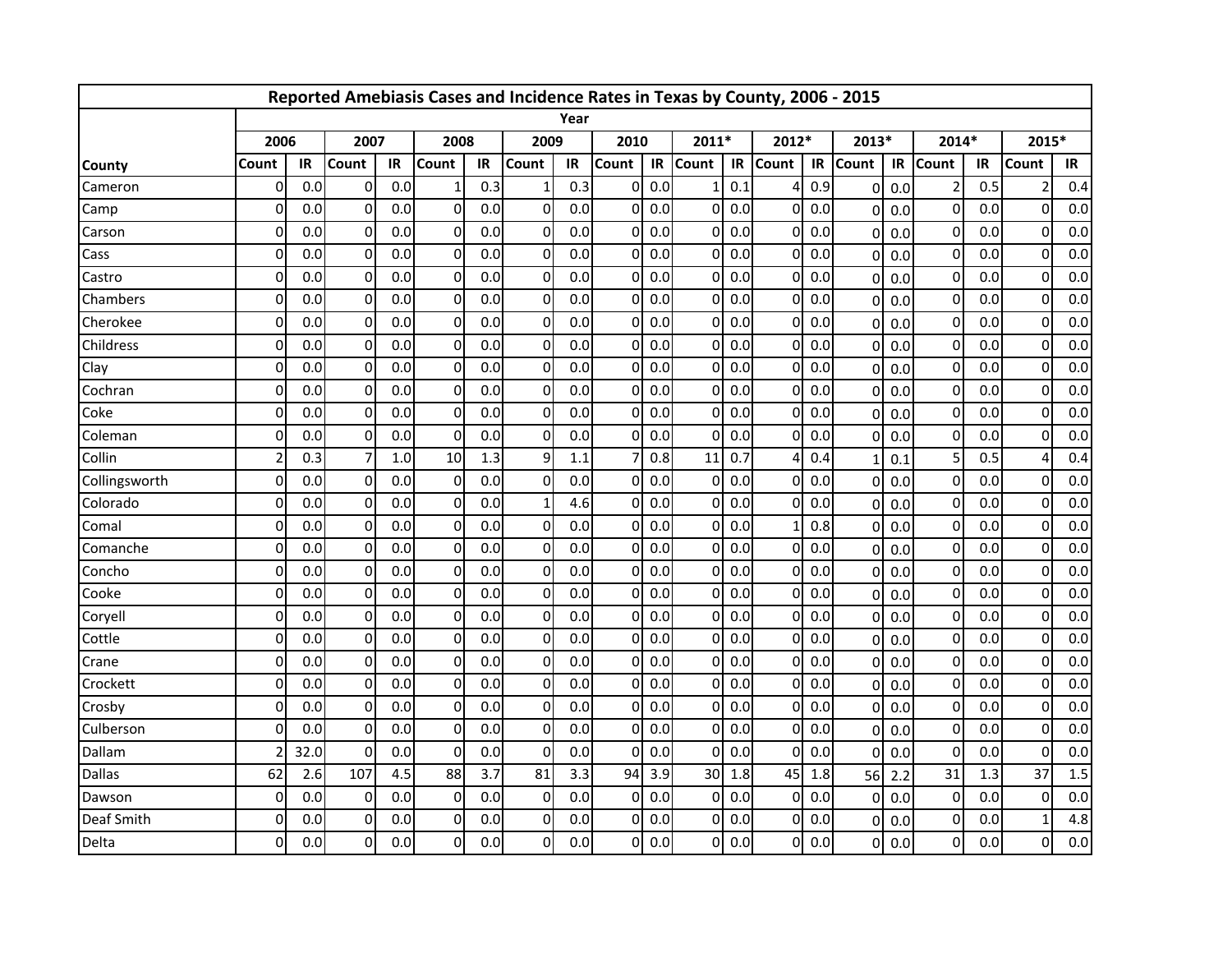|                |              |     |                |     | Reported Amebiasis Cases and Incidence Rates in Texas by County, 2006 - 2015 |     |                |      |                |         |              |     |              |     |                |     |                |      |              |     |
|----------------|--------------|-----|----------------|-----|------------------------------------------------------------------------------|-----|----------------|------|----------------|---------|--------------|-----|--------------|-----|----------------|-----|----------------|------|--------------|-----|
|                |              |     |                |     |                                                                              |     |                | Year |                |         |              |     |              |     |                |     |                |      |              |     |
|                | 2006         |     | 2007           |     | 2008                                                                         |     | 2009           |      | 2010           |         | 2011*        |     | 2012*        |     | 2013*          |     | 2014*          |      | 2015*        |     |
| <b>County</b>  | Count        | IR  | Count          | IR  | Count                                                                        | IR  | Count          | IR   | <b>Count</b>   | IR      | <b>Count</b> | IR  | <b>Count</b> | IR  | <b>Count</b>   | IR  | <b>Count</b>   | IR   | Count        | IR  |
| Denton         |              | 0.2 | 6              | 1.0 | 4                                                                            | 0.6 | 6              | 0.9  |                | $1.0\,$ | 5            | 0.3 |              | 0.1 | -1             | 0.1 | 5              | 0.7  | 3            | 0.4 |
| De Witt        | $\Omega$     | 0.0 | $\Omega$       | 0.0 | $\Omega$                                                                     | 0.0 | $\overline{0}$ | 0.0  | 0              | 0.0     | $\Omega$     | 0.0 | $\Omega$     | 0.0 | $\mathbf{0}$   | 0.0 | $\mathbf 0$    | 0.0  | $\Omega$     | 0.0 |
| <b>Dickens</b> | 0            | 0.0 | 0              | 0.0 | $\Omega$                                                                     | 0.0 | $\overline{0}$ | 0.0  | 0              | 0.0     | $\Omega$     | 0.0 | 0            | 0.0 | $\mathbf{0}$   | 0.0 | $\mathbf 0$    | 0.0  | $\Omega$     | 0.0 |
| Dimmit         | $\Omega$     | 0.0 | $\mathbf 0$    | 0.0 | $\Omega$                                                                     | 0.0 | $\overline{0}$ | 0.0  | 0              | 0.0     | $\Omega$     | 0.0 | $\Omega$     | 0.0 | $\mathbf{0}$   | 0.0 | $\mathbf 0$    | 0.0  | $\Omega$     | 0.0 |
| Donley         | $\mathbf{0}$ | 0.0 | $\overline{0}$ | 0.0 | $\Omega$                                                                     | 0.0 | $\overline{0}$ | 0.0  | $\overline{0}$ | 0.0     | $\Omega$     | 0.0 | Οl           | 0.0 | $\mathbf 0$    | 0.0 | $\mathbf 0$    | 0.0  | $\Omega$     | 0.0 |
| Duval          | 0            | 0.0 | $\overline{0}$ | 0.0 | $\Omega$                                                                     | 0.0 | $\overline{0}$ | 0.0  | 0              | 0.0     | $\Omega$     | 0.0 | Οl           | 0.0 | $\mathbf{0}$   | 0.0 | 0              | 0.0  | $\Omega$     | 0.0 |
| Eastland       | 0            | 0.0 | $\Omega$       | 0.0 | 0                                                                            | 0.0 | $\overline{0}$ | 0.0  | 0              | 0.0     | $\Omega$     | 0.0 | $\Omega$     | 0.0 | $\Omega$       | 0.0 | $\mathbf 0$    | 0.0  | $\Omega$     | 0.0 |
| Ector          | 0            | 0.0 | $\Omega$       | 0.0 | $\Omega$                                                                     | 0.0 | $\overline{0}$ | 0.0  | 0              | 0.0     |              | 0.1 | $\Omega$     | 0.0 | $\mathbf{0}$   | 0.0 | $\mathbf 0$    | 0.0  |              | 0.7 |
| Edwards        | $\Omega$     | 0.0 | $\Omega$       | 0.0 | $\Omega$                                                                     | 0.0 | $\Omega$       | 0.0  | 0              | 0.0     | $\Omega$     | 0.0 | $\Omega$     | 0.0 | $\Omega$       | 0.0 | $\Omega$       | 0.0  | $\Omega$     | 0.0 |
| Ellis          | $\Omega$     | 0.0 | $\mathbf{1}$   | 0.7 | $\Omega$                                                                     | 0.0 | $\overline{0}$ | 0.0  | 0              | 0.0     |              | 0.1 | $\Omega$     | 0.0 | $\Omega$       | 0.0 | $\mathbf{1}$   | 0.6  | 3            | 1.7 |
| El Paso        | 6            | 0.8 | 4              | 0.5 |                                                                              | 0.1 | $\overline{2}$ | 0.3  |                | 0.3     | $\Omega$     | 0.0 |              | 0.1 | 4              | 0.5 | $\mathbf{1}$   | 0.1  |              | 0.5 |
| Erath          | 0            | 0.0 | 0              | 0.0 | 0                                                                            | 0.0 | $\overline{0}$ | 0.0  | 1              | 2.5     | $\Omega$     | 0.0 | 0            | 0.0 | $\Omega$       | 0.0 | $\mathbf 0$    | 0.0  | $\Omega$     | 0.0 |
| Falls          | 0            | 0.0 | 0              | 0.0 | $\Omega$                                                                     | 0.0 | $\overline{0}$ | 0.0  | 0              | 0.0     | $\Omega$     | 0.0 | $\Omega$     | 0.0 | $\Omega$       | 0.0 | $\mathbf 0$    | 0.0  | $\Omega$     | 0.0 |
| Fannin         | $\Omega$     | 0.0 | $\Omega$       | 0.0 | $\Omega$                                                                     | 0.0 | $\overline{0}$ | 0.0  | 0              | 0.0     | $\Omega$     | 0.0 | $\Omega$     | 0.0 | $\mathbf 0$    | 0.0 | $\mathbf 0$    | 0.0  | $\Omega$     | 0.0 |
| Fayette        | $\Omega$     | 0.0 | $\Omega$       | 0.0 | $\Omega$                                                                     | 0.0 | $\overline{0}$ | 0.0  | 0              | 0.0     | $\Omega$     | 0.0 | Οl           | 0.0 | $\mathbf{1}$   | 3.8 | $\mathbf 0$    | 0.0  | $\Omega$     | 0.0 |
| Fisher         | $\Omega$     | 0.0 | $\Omega$       | 0.0 | $\Omega$                                                                     | 0.0 | $\overline{0}$ | 0.0  | 0              | 0.0     | $\Omega$     | 0.0 | ΩI           | 0.0 | $\Omega$       | 0.0 | $\Omega$       | 0.0  | $\Omega$     | 0.0 |
| Floyd          | $\mathbf{0}$ | 0.0 | $\mathbf 0$    | 0.0 | 0                                                                            | 0.0 | $\overline{0}$ | 0.0  | 0              | 0.0     | $\Omega$     | 0.0 | $\Omega$     | 0.0 | $\Omega$       | 0.0 | $\mathbf{1}$   | 15.2 | $\Omega$     | 0.0 |
| Foard          | O            | 0.0 | 0              | 0.0 | $\Omega$                                                                     | 0.0 | $\overline{0}$ | 0.0  | U              | 0.0     | $\Omega$     | 0.0 | $\Omega$     | 0.0 | $\Omega$       | 0.0 | $\mathbf 0$    | 0.0  | $\Omega$     | 0.0 |
| Fort Bend      | Δ            | 0.8 | $\mathbf{0}$   | 0.0 | 6                                                                            | 1.1 | 4              | 0.7  | 2              | 0.3     |              | 0.1 |              | 0.5 | $\overline{7}$ | 1.1 | 7              | 1.0  | 14           | 1.9 |
| Franklin       | $\mathbf{0}$ | 0.0 | $\overline{0}$ | 0.0 | $\Omega$                                                                     | 0.0 | $\overline{0}$ | 0.0  | 0              | 0.0     | $\Omega$     | 0.0 | Οl           | 0.0 | $\Omega$       | 0.0 | $\mathbf 0$    | 0.0  | $\Omega$     | 0.0 |
| Freestone      | 0            | 0.0 | $\overline{0}$ | 0.0 | $\Omega$                                                                     | 0.0 | $\overline{0}$ | 0.0  | 0              | 0.0     | $\Omega$     | 0.0 | $\Omega$     | 0.0 | $\mathbf 0$    | 0.0 | $\mathbf 0$    | 0.0  | $\Omega$     | 0.0 |
| Frio           | $\Omega$     | 0.0 | 0              | 0.0 | 0                                                                            | 0.0 | $\overline{0}$ | 0.0  | 0              | 0.0     | $\Omega$     | 0.0 | $\Omega$     | 0.0 | $\mathbf{1}$   | 5.5 | $\mathbf 0$    | 0.0  | $\Omega$     | 0.0 |
| Gaines         | $\Omega$     | 0.0 | $\Omega$       | 0.0 | $\Omega$                                                                     | 0.0 | $\overline{0}$ | 0.0  | 0              | 0.0     | $\Omega$     | 0.0 | $\Omega$     | 0.0 | $\mathbf{0}$   | 0.0 | 0              | 0.0  | $\Omega$     | 0.0 |
| Galveston      | $\mathbf{0}$ | 0.0 | 0              | 0.0 | 0                                                                            | 0.0 | $\overline{0}$ | 0.0  | 0              | 0.0     | $\Omega$     | 0.0 | $\Omega$     | 0.0 | $\mathbf{1}$   | 0.3 | $\mathbf{1}$   | 0.3  | $\mathbf{1}$ | 0.3 |
| Garza          | $\Omega$     | 0.0 | $\overline{0}$ | 0.0 | $\Omega$                                                                     | 0.0 | $\overline{0}$ | 0.0  | 0              | 0.0     | $\Omega$     | 0.0 | ΩI           | 0.0 | $\mathbf 0$    | 0.0 | $\mathbf 0$    | 0.0  | $\Omega$     | 0.0 |
| Gillespie      | 0            | 0.0 | $\overline{0}$ | 0.0 | $\Omega$                                                                     | 0.0 | $\overline{0}$ | 0.0  | 0              | 0.0     | $\Omega$     | 0.0 | Οl           | 0.0 | $\mathbf{1}$   | 3.6 | $\mathbf 0$    | 0.0  | $\Omega$     | 0.0 |
| Glasscock      | $\Omega$     | 0.0 | $\mathbf 0$    | 0.0 | $\Omega$                                                                     | 0.0 | $\overline{0}$ | 0.0  | 0              | 0.0     | $\Omega$     | 0.0 | $\Omega$     | 0.0 | $\Omega$       | 0.0 | $\mathbf 0$    | 0.0  | $\Omega$     | 0.0 |
| Goliad         | $\Omega$     | 0.0 | $\Omega$       | 0.0 | $\Omega$                                                                     | 0.0 | $\overline{0}$ | 0.0  | 0              | 0.0     | $\Omega$     | 0.0 | $\Omega$     | 0.0 | $\Omega$       | 0.0 | $\mathbf{0}$   | 0.0  | $\Omega$     | 0.0 |
| Gonzales       | 0            | 0.0 | $\Omega$       | 0.0 | 0                                                                            | 0.0 | $\overline{0}$ | 0.0  | 0              | 0.0     | $\Omega$     | 0.0 | $\Omega$     | 0.0 | $\mathbf{0}$   | 0.0 | $\mathbf 0$    | 0.0  | $\Omega$     | 0.0 |
| Gray           | 0            | 0.0 | $\Omega$       | 0.0 | $\Omega$                                                                     | 0.0 | $\Omega$       | 0.0  | 0              | 0.0     | $\Omega$     | 0.0 | 0I           | 0.0 | $\overline{0}$ | 0.0 | $\overline{0}$ | 0.0  | $\Omega$     | 0.0 |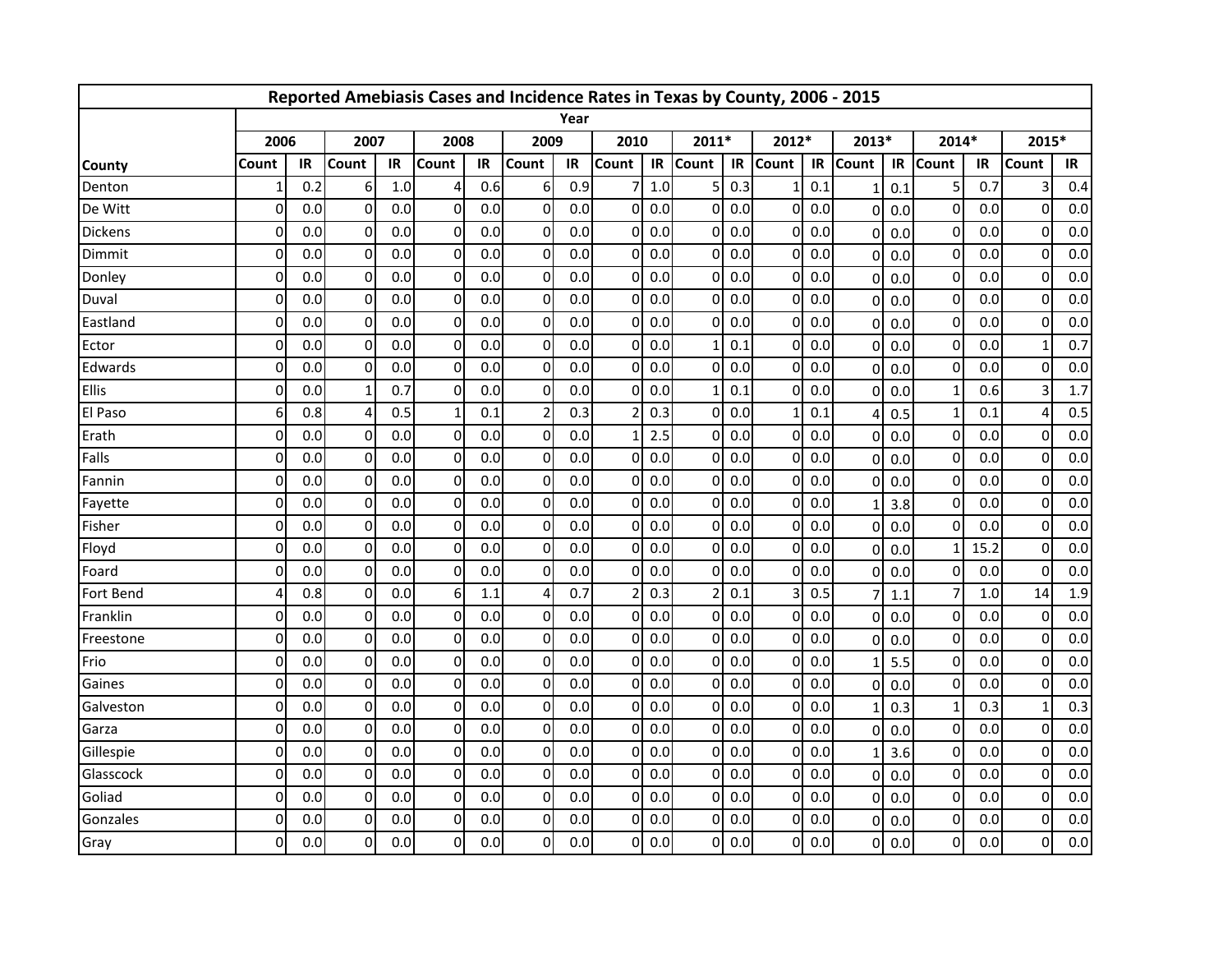|               |              |     |             |     | Reported Amebiasis Cases and Incidence Rates in Texas by County, 2006 - 2015 |     |                  |      |              |     |          |     |              |     |                |     |                  |     |                |     |
|---------------|--------------|-----|-------------|-----|------------------------------------------------------------------------------|-----|------------------|------|--------------|-----|----------|-----|--------------|-----|----------------|-----|------------------|-----|----------------|-----|
|               |              |     |             |     |                                                                              |     |                  | Year |              |     |          |     |              |     |                |     |                  |     |                |     |
|               | 2006         |     | 2007        |     | 2008                                                                         |     | 2009             |      | 2010         |     | 2011*    |     | 2012*        |     | 2013*          |     | 2014*            |     | 2015*          |     |
| <b>County</b> | Count        | IR  | Count       | IR  | Count                                                                        | IR  | <b>Count</b>     | IR   | <b>Count</b> | IR  | Count    | IR  | <b>Count</b> | IR  | <b>Count</b>   | IR  | <b>Count</b>     | IR  | Count          | IR  |
| Grayson       | 0            | 0.0 | 0           | 0.0 | $\overline{0}$                                                               | 0.0 | $\boldsymbol{0}$ | 0.0  | $\Omega$     | 0.0 | $\Omega$ | 0.0 | $\mathbf{0}$ | 0.0 | $\mathbf 0$    | 0.0 | 1                | 0.8 | 0              | 0.0 |
| Gregg         | $\mathbf{1}$ | 0.8 | 1           | 0.8 | $\Omega$                                                                     | 0.0 | $\Omega$         | 0.0  | $\Omega$     | 0.0 | 0        | 0.0 | 2            | 1.6 | $\Omega$       | 0.0 | $\mathbf 0$      | 0.0 |                | 0.8 |
| Grimes        | $\mathbf{0}$ | 0.0 | 0           | 0.0 | $\Omega$                                                                     | 0.0 | $\mathbf 0$      | 0.0  | 0            | 0.0 | $\Omega$ | 0.0 | $\Omega$     | 0.0 | $\Omega$       | 0.0 | $\mathbf 0$      | 0.0 | $\Omega$       | 0.0 |
| Guadalupe     | $\mathbf 0$  | 0.0 | $\mathbf 0$ | 0.0 | $\Omega$                                                                     | 0.0 | $\mathbf 0$      | 0.0  | $\Omega$     | 0.0 | $\Omega$ | 0.0 | $\Omega$     | 0.0 | $\mathbf{1}$   | 0.7 | $\pmb{0}$        | 0.0 | $\Omega$       | 0.0 |
| Hale          | $\Omega$     | 0.0 | $\mathbf 0$ | 0.0 | $\Omega$                                                                     | 0.0 | $\mathbf 0$      | 0.0  | $\Omega$     | 0.0 | $\Omega$ | 0.0 | $\mathbf{1}$ | 2.7 | $\mathbf 0$    | 0.0 | $\mathbf 0$      | 0.0 | $\overline{0}$ | 0.0 |
| Hall          | $\Omega$     | 0.0 | $\mathbf 0$ | 0.0 | $\overline{0}$                                                               | 0.0 | $\overline{0}$   | 0.0  | $\Omega$     | 0.0 | $\Omega$ | 0.0 | 0            | 0.0 | $\Omega$       | 0.0 | $\pmb{0}$        | 0.0 | 0              | 0.0 |
| Hamilton      | $\Omega$     | 0.0 | $\Omega$    | 0.0 | $\Omega$                                                                     | 0.0 | $\mathbf 0$      | 0.0  | $\Omega$     | 0.0 | 0        | 0.0 | $\Omega$     | 0.0 | $\Omega$       | 0.0 | $\mathbf 0$      | 0.0 | 0              | 0.0 |
| Hansford      | $\Omega$     | 0.0 | 0           | 0.0 | $\Omega$                                                                     | 0.0 | $\mathbf 0$      | 0.0  | ΩI           | 0.0 | $\Omega$ | 0.0 | $\Omega$     | 0.0 | $\Omega$       | 0.0 | $\mathbf 0$      | 0.0 | $\Omega$       | 0.0 |
| Hardeman      | $\Omega$     | 0.0 | $\Omega$    | 0.0 | $\Omega$                                                                     | 0.0 | $\Omega$         | 0.0  | $\Omega$     | 0.0 | $\Omega$ | 0.0 | $\Omega$     | 0.0 | $\Omega$       | 0.0 | $\pmb{0}$        | 0.0 | $\Omega$       | 0.0 |
| Hardin        | $\Omega$     | 0.0 | $\Omega$    | 0.0 | $\Omega$                                                                     | 0.0 | $\mathbf 0$      | 0.0  | $\Omega$     | 0.0 | $\Omega$ | 0.0 | $\Omega$     | 0.0 | $\Omega$       | 0.0 | $\mathbf 0$      | 0.0 | $\Omega$       | 0.0 |
| Harris        | 76           | 2.0 | 175         | 4.5 | 77                                                                           | 1.9 | 11               | 0.3  | 20           | 0.5 | 21       | 1.3 | 30           | 0.7 | 49             | 1.1 | 49               | 1.1 | 70             | 1.6 |
| Harrison      | $\Omega$     | 0.0 | 0           | 0.0 | $\Omega$                                                                     | 0.0 | $\overline{0}$   | 0.0  | $\Omega$     | 0.0 | 0        | 0.0 | $\Omega$     | 0.0 | $\Omega$       | 0.0 | $\mathbf 0$      | 0.0 | 0              | 0.0 |
| Hartley       | $\Omega$     | 0.0 | 0           | 0.0 | $\Omega$                                                                     | 0.0 | $\mathbf 0$      | 0.0  | U            | 0.0 | $\Omega$ | 0.0 | $\Omega$     | 0.0 | $\Omega$       | 0.0 | $\mathbf 0$      | 0.0 | $\Omega$       | 0.0 |
| Haskell       | $\Omega$     | 0.0 | $\mathbf 0$ | 0.0 | $\Omega$                                                                     | 0.0 | $\mathbf 0$      | 0.0  | 0            | 0.0 | $\Omega$ | 0.0 | $\Omega$     | 0.0 | $\mathbf 0$    | 0.0 | $\mathbf 0$      | 0.0 | $\Omega$       | 0.0 |
| Hays          | $\Omega$     | 0.0 | $\mathbf 0$ | 0.0 | $\mathbf{1}$                                                                 | 0.7 | $\mathbf 0$      | 0.0  |              | 0.6 | $\Omega$ | 0.0 | $\Omega$     | 0.0 | $\overline{2}$ | 1.1 | $\mathbf 1$      | 0.5 | $\overline{2}$ | 1.0 |
| Hemphill      | $\Omega$     | 0.0 | $\Omega$    | 0.0 | $\Omega$                                                                     | 0.0 | $\overline{0}$   | 0.0  | $\Omega$     | 0.0 | $\Omega$ | 0.0 | $\Omega$     | 0.0 | $\Omega$       | 0.0 | $\boldsymbol{0}$ | 0.0 | $\mathbf{0}$   | 0.0 |
| Henderson     | $\Omega$     | 0.0 | $\mathbf 0$ | 0.0 | $\Omega$                                                                     | 0.0 | $\mathbf 0$      | 0.0  | $\Omega$     | 0.0 | $\Omega$ | 0.0 | $\Omega$     | 0.0 | $\Omega$       | 0.0 | $\mathbf 0$      | 0.0 | $\Omega$       | 0.0 |
| Hidalgo       | $\mathbf{1}$ | 0.1 | 1           | 0.1 | $\overline{2}$                                                               | 0.3 | $\mathbf 0$      | 0.0  | 2            | 0.3 |          | 0.1 | Δ            | 0.5 | 5              | 0.6 | 10               | 1.2 | 8              | 0.9 |
| Hill          | $\Omega$     | 0.0 | $\Omega$    | 0.0 | $\Omega$                                                                     | 0.0 | $\Omega$         | 0.0  | $\Omega$     | 0.0 | $\Omega$ | 0.0 | $\Omega$     | 0.0 | $\Omega$       | 0.0 | $\mathbf 0$      | 0.0 | $\Omega$       | 0.0 |
| Hockley       | $\Omega$     | 0.0 | $\Omega$    | 0.0 | $\Omega$                                                                     | 0.0 | $\mathbf 0$      | 0.0  | $\Omega$     | 0.0 | $\Omega$ | 0.0 | $\mathbf{0}$ | 0.0 | $\mathbf 0$    | 0.0 | $\mathbf 0$      | 0.0 | $\overline{0}$ | 0.0 |
| Hood          | $\Omega$     | 0.0 | $\mathbf 0$ | 0.0 |                                                                              | 2.0 | $\overline{0}$   | 0.0  | $\Omega$     | 0.0 | $\Omega$ | 0.0 | $\Omega$     | 0.0 | $\Omega$       | 0.0 | $\mathbf 0$      | 0.0 | $\mathbf{0}$   | 0.0 |
| Hopkins       | $\Omega$     | 0.0 | $\mathbf 0$ | 0.0 | $\Omega$                                                                     | 0.0 | $\mathbf 0$      | 0.0  | ΩI           | 0.0 | $\Omega$ | 0.0 | $\mathbf{0}$ | 0.0 | $\Omega$       | 0.0 | $\pmb{0}$        | 0.0 | $\Omega$       | 0.0 |
| Houston       | $\Omega$     | 0.0 | $\Omega$    | 0.0 | $\Omega$                                                                     | 0.0 | $\mathbf 0$      | 0.0  | O            | 0.0 | $\Omega$ | 0.0 | $\Omega$     | 0.0 | $\Omega$       | 0.0 | $\pmb{0}$        | 0.0 | $\Omega$       | 0.0 |
| Howard        | $\mathbf 0$  | 0.0 | $\mathbf 0$ | 0.0 | $\Omega$                                                                     | 0.0 | $\mathbf 0$      | 0.0  | ΩI           | 0.0 | $\Omega$ | 0.0 | $\Omega$     | 0.0 | $\overline{0}$ | 0.0 | $\boldsymbol{0}$ | 0.0 | $\overline{0}$ | 0.0 |
| Hudspeth      | $\mathbf 0$  | 0.0 | $\mathbf 0$ | 0.0 | $\Omega$                                                                     | 0.0 | $\mathbf 0$      | 0.0  | $\Omega$     | 0.0 | ΩI       | 0.0 | $\Omega$     | 0.0 | $\mathbf 0$    | 0.0 | $\overline{0}$   | 0.0 | $\Omega$       | 0.0 |
| Hunt          | $\mathbf{0}$ | 0.0 | $\mathbf 0$ | 0.0 |                                                                              | 1.2 | $\overline{0}$   | 0.0  | $\Omega$     | 0.0 | $\Omega$ | 0.0 | 0            | 0.0 | $\Omega$       | 0.0 | $\mathbf 0$      | 0.0 | $\overline{0}$ | 0.0 |
| Hutchinson    | $\Omega$     | 0.0 | $\mathbf 0$ | 0.0 | $\Omega$                                                                     | 0.0 | $\mathbf 0$      | 0.0  | $\Omega$     | 0.0 | $\Omega$ | 0.0 | $\Omega$     | 0.0 | $\Omega$       | 0.0 | $\pmb{0}$        | 0.0 |                | 4.5 |
| Irion         | $\Omega$     | 0.0 | $\Omega$    | 0.0 | $\Omega$                                                                     | 0.0 | $\mathbf 0$      | 0.0  | $\Omega$     | 0.0 | $\Omega$ | 0.0 | $\Omega$     | 0.0 | $\Omega$       | 0.0 | $\mathbf 0$      | 0.0 | $\mathbf{0}$   | 0.0 |
| Jack          | $\mathbf 0$  | 0.0 | $\Omega$    | 0.0 | $\Omega$                                                                     | 0.0 | $\mathbf 0$      | 0.0  | $\Omega$     | 0.0 | $\Omega$ | 0.0 | $\mathbf{0}$ | 0.0 | $\Omega$       | 0.0 | $\pmb{0}$        | 0.0 | $\mathbf{0}$   | 0.0 |
| Jackson       | $\Omega$     | 0.0 | 0           | 0.0 | $\Omega$                                                                     | 0.0 | $\Omega$         | 0.0  | $\Omega$     | 0.0 | $\Omega$ | 0.0 | Οl           | 0.0 | $\overline{0}$ | 0.0 | $\Omega$         | 0.0 | $\Omega$       | 0.0 |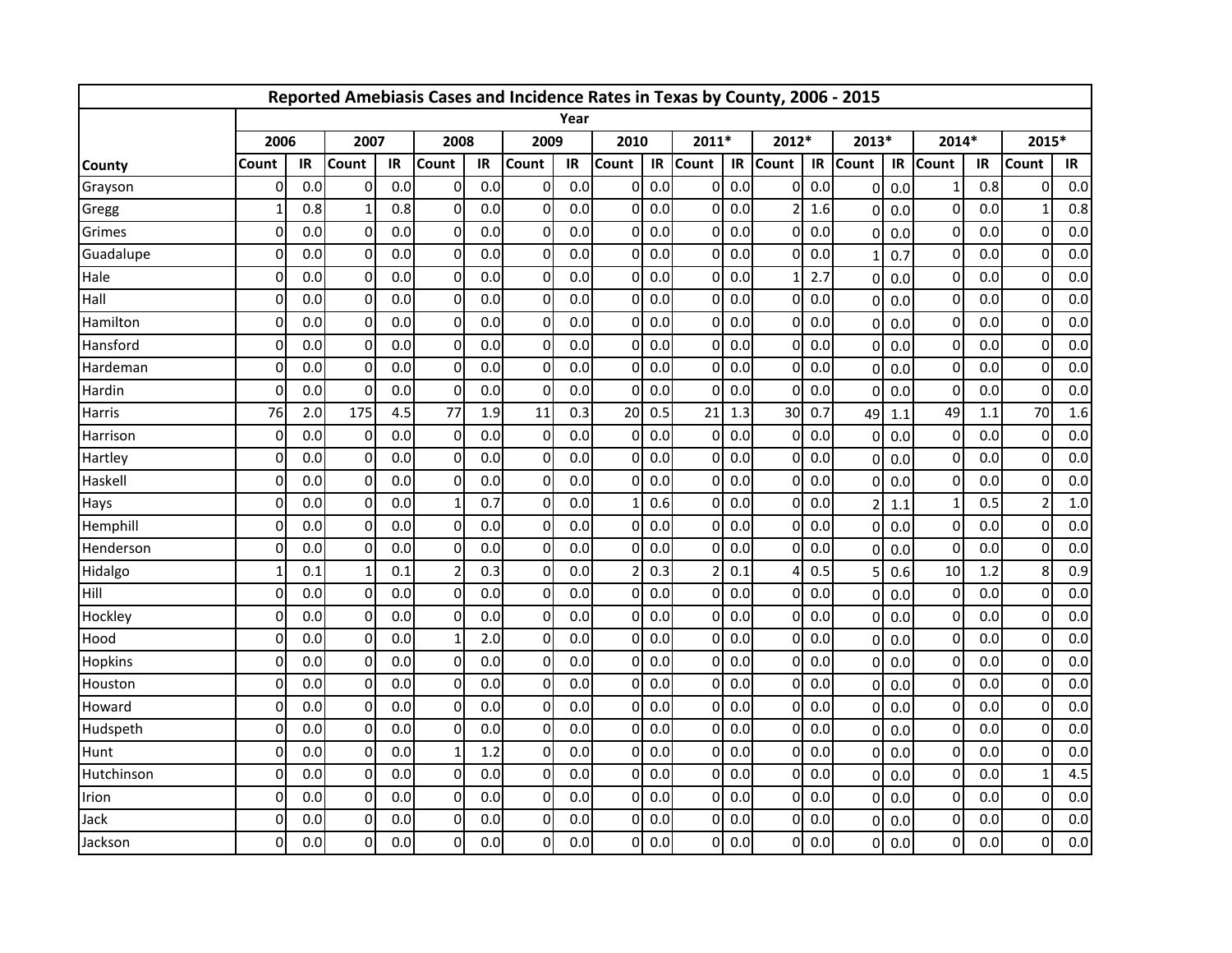|                   |              |     |                |     | Reported Amebiasis Cases and Incidence Rates in Texas by County, 2006 - 2015 |     |                |      |              |     |              |     |              |     |                |     |                |      |              |     |
|-------------------|--------------|-----|----------------|-----|------------------------------------------------------------------------------|-----|----------------|------|--------------|-----|--------------|-----|--------------|-----|----------------|-----|----------------|------|--------------|-----|
|                   |              |     |                |     |                                                                              |     |                | Year |              |     |              |     |              |     |                |     |                |      |              |     |
|                   | 2006         |     | 2007           |     | 2008                                                                         |     | 2009           |      | 2010         |     | 2011*        |     | 2012*        |     | 2013*          |     | 2014*          |      | 2015*        |     |
| <b>County</b>     | Count        | IR  | Count          | IR  | Count                                                                        | IR  | Count          | IR   | <b>Count</b> | IR  | <b>Count</b> | IR  | <b>Count</b> | IR  | <b>Count</b>   | IR  | <b>Count</b>   | IR   | Count        | IR  |
| Jasper            | 0            | 0.0 | $\overline{0}$ | 0.0 | $\Omega$                                                                     | 0.0 | $\overline{0}$ | 0.0  | 0            | 0.0 | $\Omega$     | 0.0 | $\Omega$     | 0.0 | $\mathbf 0$    | 0.0 | 0              | 0.0  | 0            | 0.0 |
| <b>Jeff Davis</b> | $\Omega$     | 0.0 | 0              | 0.0 | 0                                                                            | 0.0 | $\overline{0}$ | 0.0  | 0            | 0.0 | $\Omega$     | 0.0 | $\Omega$     | 0.0 | $\mathbf{0}$   | 0.0 | $\mathbf 0$    | 0.0  | $\mathbf 0$  | 0.0 |
| Jefferson         |              | 0.4 | $\Omega$       | 0.0 | $\Omega$                                                                     | 0.0 | $\overline{0}$ | 0.0  | 0            | 0.0 | $\Omega$     | 0.0 | 0            | 0.0 | $\Omega$       | 0.0 | $\mathbf{1}$   | 0.4  | $\Omega$     | 0.0 |
| Jim Hogg          | $\mathbf{0}$ | 0.0 | $\mathbf 0$    | 0.0 | $\Omega$                                                                     | 0.0 | $\overline{0}$ | 0.0  | 0            | 0.0 | $\Omega$     | 0.0 | $\Omega$     | 0.0 | $\mathbf{0}$   | 0.0 | $\mathbf 0$    | 0.0  | $\Omega$     | 0.0 |
| Jim Wells         | 1            | 2.4 | $\Omega$       | 0.0 | $\Omega$                                                                     | 0.0 | $\overline{0}$ | 0.0  | 0            | 0.0 | $\Omega$     | 0.0 | $\Omega$     | 0.0 | $\mathbf 0$    | 0.0 | $\mathbf 0$    | 0.0  | $\Omega$     | 0.0 |
| Johnson           | 0            | 0.0 | $\overline{0}$ | 0.0 | $\Omega$                                                                     | 0.0 | $\overline{0}$ | 0.0  | 0            | 0.0 |              | 0.1 |              | 1.1 | $\mathbf{0}$   | 0.0 | $\mathbf 0$    | 0.0  | $\Omega$     | 0.0 |
| Jones             | $\Omega$     | 0.0 | $\mathbf 0$    | 0.0 | $\Omega$                                                                     | 0.0 | $\mathbf{1}$   | 4.9  | 0            | 0.0 | $\Omega$     | 0.0 | $\Omega$     | 0.0 | $\Omega$       | 0.0 | $\mathbf 0$    | 0.0  | 0            | 0.0 |
| Karnes            | 0            | 0.0 | $\mathbf{0}$   | 0.0 | $\Omega$                                                                     | 0.0 | $\overline{0}$ | 0.0  | 0            | 0.0 | $\Omega$     | 0.0 | $\Omega$     | 0.0 | $\Omega$       | 0.0 | $\mathbf{1}$   | 6.5  | $\Omega$     | 0.0 |
| Kaufman           |              | 1.1 | $\mathbf{0}$   | 0.0 |                                                                              | 2.0 | $\overline{0}$ | 0.0  | 0            | 0.0 |              | 0.1 | $\Omega$     | 0.0 | $\mathbf{0}$   | 0.0 | $\mathbf 0$    | 0.0  | $\mathbf{0}$ | 0.0 |
| Kendall           | $\Omega$     | 0.0 | $\Omega$       | 0.0 | 0                                                                            | 0.0 | $\overline{0}$ | 0.0  | 0            | 0.0 | $\Omega$     | 0.0 | ΩI           | 0.0 | $\mathbf 0$    | 0.0 | $\mathbf{1}$   | 2.6  | $\Omega$     | 0.0 |
| Kenedy            | $\mathbf{0}$ | 0.0 | $\Omega$       | 0.0 | 0                                                                            | 0.0 | $\overline{0}$ | 0.0  | 0            | 0.0 | $\mathbf{0}$ | 0.0 | Οl           | 0.0 | $\Omega$       | 0.0 | $\mathbf 0$    | 0.0  | $\Omega$     | 0.0 |
| Kent              | $\Omega$     | 0.0 | $\mathbf 0$    | 0.0 | $\Omega$                                                                     | 0.0 | $\overline{0}$ | 0.0  | 0            | 0.0 | $\Omega$     | 0.0 | $\Omega$     | 0.0 | $\mathbf 0$    | 0.0 | $\mathbf 0$    | 0.0  | 0            | 0.0 |
| Kerr              | $\Omega$     | 0.0 | $\Omega$       | 0.0 | $\Omega$                                                                     | 0.0 | $\overline{0}$ | 0.0  | 0            | 0.0 | $\Omega$     | 0.0 | $\Omega$     | 0.0 | $\Omega$       | 0.0 | $\mathbf 0$    | 0.0  | $\Omega$     | 0.0 |
| Kimble            | 0            | 0.0 | $\mathbf 0$    | 0.0 | $\Omega$                                                                     | 0.0 | $\overline{0}$ | 0.0  | 0            | 0.0 | $\Omega$     | 0.0 | $\Omega$     | 0.0 | $\mathbf 0$    | 0.0 | $\mathbf 0$    | 0.0  | $\Omega$     | 0.0 |
| King              | $\Omega$     | 0.0 | $\Omega$       | 0.0 | $\Omega$                                                                     | 0.0 | $\overline{0}$ | 0.0  | 0            | 0.0 | $\Omega$     | 0.0 | ΩI           | 0.0 | $\mathbf 0$    | 0.0 | $\mathbf{0}$   | 0.0  | $\Omega$     | 0.0 |
| Kinney            | $\mathbf{0}$ | 0.0 | $\overline{0}$ | 0.0 | 0                                                                            | 0.0 | $\overline{0}$ | 0.0  | 0            | 0.0 | $\Omega$     | 0.0 | Οl           | 0.0 | $\Omega$       | 0.0 | $\mathbf 0$    | 0.0  | $\mathbf 0$  | 0.0 |
| Kleberg           | $\Omega$     | 0.0 | $\mathbf 0$    | 0.0 | $\Omega$                                                                     | 0.0 | $\overline{0}$ | 0.0  | 0            | 0.0 | $\Omega$     | 0.0 |              | 3.2 | $\Omega$       | 0.0 | 0              | 0.0  | $\mathbf 0$  | 0.0 |
| Knox              | $\Omega$     | 0.0 | $\Omega$       | 0.0 | $\Omega$                                                                     | 0.0 | $\overline{0}$ | 0.0  | 0            | 0.0 | $\Omega$     | 0.0 | $\Omega$     | 0.0 | $\Omega$       | 0.0 | $\mathbf 0$    | 0.0  | $\Omega$     | 0.0 |
| Lamar             | $\mathbf{0}$ | 0.0 | $\mathbf{0}$   | 0.0 | $\Omega$                                                                     | 0.0 | $\overline{0}$ | 0.0  | 0            | 0.0 | $\Omega$     | 0.0 | $\Omega$     | 0.0 | $\mathbf{0}$   | 0.0 | $\mathbf 0$    | 0.0  | $\Omega$     | 0.0 |
| Lamb              | $\Omega$     | 0.0 | $\Omega$       | 0.0 | $\Omega$                                                                     | 0.0 | $\overline{0}$ | 0.0  | 0            | 0.0 | $\Omega$     | 0.0 | ΩI           | 0.0 | $\overline{0}$ | 0.0 | $\mathbf{0}$   | 0.0  | $\Omega$     | 0.0 |
| Lampasas          | $\mathbf{0}$ | 0.0 | 0              | 0.0 | $\Omega$                                                                     | 0.0 | $\overline{0}$ | 0.0  | 0            | 0.0 | $\Omega$     | 0.0 | $\Omega$     | 0.0 | $\Omega$       | 0.0 | $\mathbf 0$    | 0.0  | $\Omega$     | 0.0 |
| La Salle          | $\Omega$     | 0.0 | $\mathbf 0$    | 0.0 | $\Omega$                                                                     | 0.0 | $\overline{0}$ | 0.0  | 0            | 0.0 | $\Omega$     | 0.0 | $\Omega$     | 0.0 | $\Omega$       | 0.0 | $\mathbf{1}$   | 13.4 | $\mathbf 0$  | 0.0 |
| Lavaca            | $\Omega$     | 0.0 | 0              | 0.0 | $\Omega$                                                                     | 0.0 | $\overline{0}$ | 0.0  | 0            | 0.0 | $\Omega$     | 0.0 | $\Omega$     | 0.0 | $\mathbf{0}$   | 0.0 | $\mathbf 0$    | 0.0  | $\Omega$     | 0.0 |
| Lee               | 0            | 0.0 | $\overline{0}$ | 0.0 | $\Omega$                                                                     | 0.0 | $\overline{0}$ | 0.0  | 0            | 0.0 | $\Omega$     | 0.0 | $\Omega$     | 0.0 | $\mathbf{0}$   | 0.0 | $\mathbf 0$    | 0.0  | $\Omega$     | 0.0 |
| Leon              | 0            | 0.0 | $\Omega$       | 0.0 | $\Omega$                                                                     | 0.0 | $\overline{0}$ | 0.0  | 0            | 0.0 | $\Omega$     | 0.0 | $\Omega$     | 0.0 | $\mathbf 0$    | 0.0 | $\overline{0}$ | 0.0  | $\mathbf 0$  | 0.0 |
| Liberty           | $\mathbf{0}$ | 0.0 | 0              | 0.0 | $\Omega$                                                                     | 0.0 | $\overline{0}$ | 0.0  | 0            | 0.0 | $\Omega$     | 0.0 | $\Omega$     | 0.0 | $\Omega$       | 0.0 | $\mathbf 0$    | 0.0  | $\Omega$     | 0.0 |
| Limestone         | $\mathbf{0}$ | 0.0 | $\mathbf 0$    | 0.0 | $\Omega$                                                                     | 0.0 | $\overline{0}$ | 0.0  | 0            | 0.0 | $\Omega$     | 0.0 | $\Omega$     | 0.0 | $\Omega$       | 0.0 | 0              | 0.0  | 0            | 0.0 |
| Lipscomb          | $\Omega$     | 0.0 | $\Omega$       | 0.0 | $\Omega$                                                                     | 0.0 | $\overline{0}$ | 0.0  | 0            | 0.0 | $\Omega$     | 0.0 | $\Omega$     | 0.0 | $\Omega$       | 0.0 | $\Omega$       | 0.0  | $\Omega$     | 0.0 |
| Live Oak          | 0            | 0.0 | 0              | 0.0 | 0                                                                            | 0.0 | $\overline{0}$ | 0.0  | 0            | 0.0 | O            | 0.0 | $\Omega$     | 0.0 | $\mathbf{0}$   | 0.0 | $\mathbf 0$    | 0.0  | $\Omega$     | 0.0 |
| Llano             | O            | 0.0 | $\Omega$       | 0.0 | 0                                                                            | 0.0 | $\overline{0}$ | 0.0  | 0            | 0.0 | $\Omega$     | 0.0 | 0I           | 0.0 | $\overline{0}$ | 0.0 | $\overline{0}$ | 0.0  | 0            | 0.0 |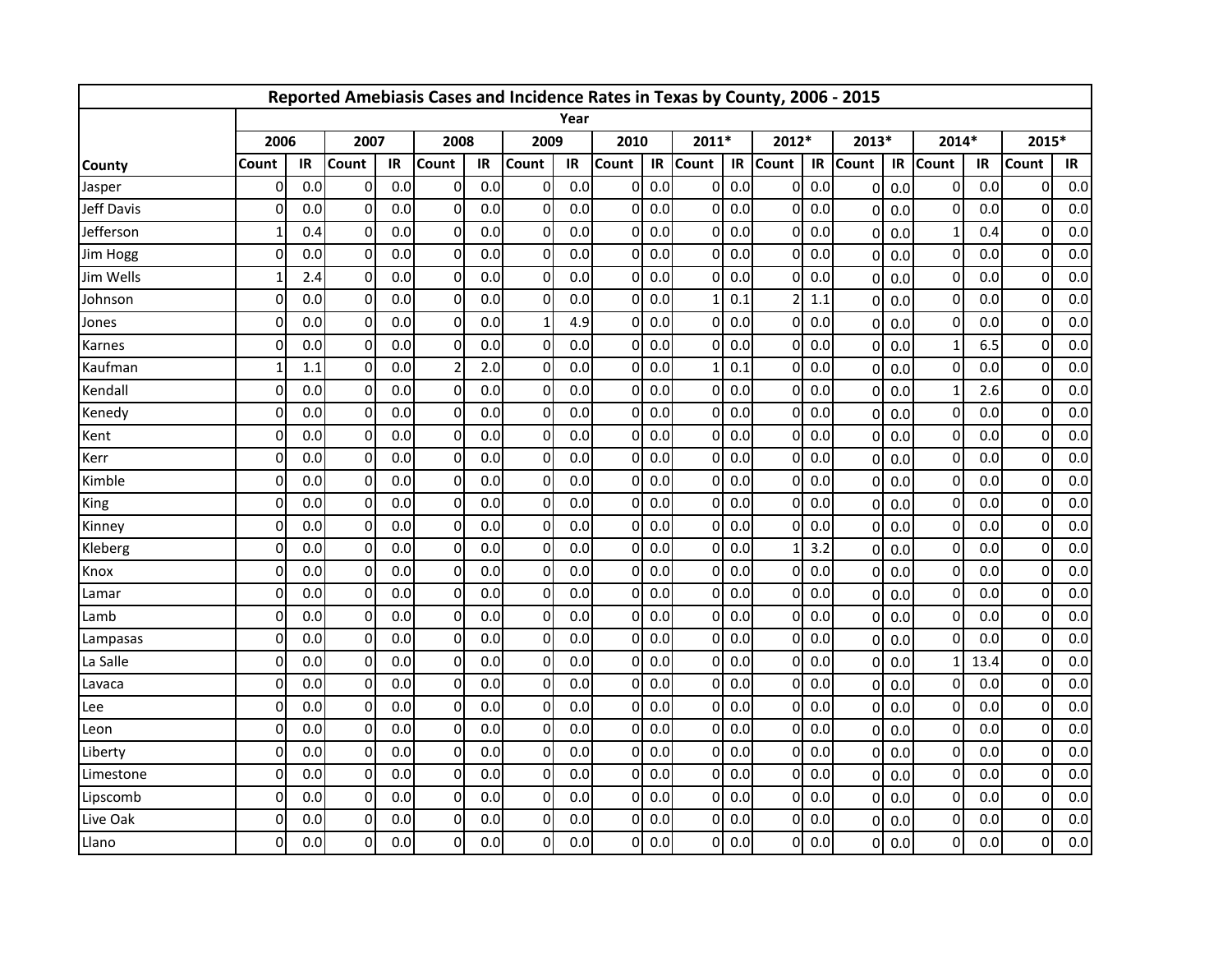|               |              |     |                |     | Reported Amebiasis Cases and Incidence Rates in Texas by County, 2006 - 2015 |     |                |      |              |     |              |     |          |     |                |     |                |     |          |     |
|---------------|--------------|-----|----------------|-----|------------------------------------------------------------------------------|-----|----------------|------|--------------|-----|--------------|-----|----------|-----|----------------|-----|----------------|-----|----------|-----|
|               |              |     |                |     |                                                                              |     |                | Year |              |     |              |     |          |     |                |     |                |     |          |     |
|               | 2006         |     | 2007           |     | 2008                                                                         |     | 2009           |      | 2010         |     | 2011*        |     | 2012*    |     | 2013*          |     | 2014*          |     | 2015*    |     |
| <b>County</b> | Count        | IR  | Count          | IR  | Count                                                                        | IR  | Count          | IR   | <b>Count</b> | IR  | <b>Count</b> | IR  | Count    | IR  | <b>Count</b>   | IR  | <b>Count</b>   | IR  | Count    | IR  |
| Loving        | 0            | 0.0 | $\overline{0}$ | 0.0 | 0                                                                            | 0.0 | $\overline{0}$ | 0.0  | 0            | 0.0 | $\Omega$     | 0.0 | $\Omega$ | 0.0 | $\mathbf 0$    | 0.0 | 0              | 0.0 | 0        | 0.0 |
| Lubbock       | $\Omega$     | 0.0 | $\Omega$       | 0.0 | 0                                                                            | 0.0 | $\mathbf{1}$   | 0.4  | 0            | 0.0 | $\Omega$     | 0.0 | $\Omega$ | 0.0 | $\mathbf{1}$   | 0.4 | $\mathbf{1}$   | 0.3 | $\Omega$ | 0.0 |
| Lynn          | Ω            | 0.0 | 0              | 0.0 | $\Omega$                                                                     | 0.0 | $\overline{0}$ | 0.0  | 0            | 0.0 | 0            | 0.0 | 0        | 0.0 | $\mathbf{0}$   | 0.0 | $\mathbf 0$    | 0.0 | $\Omega$ | 0.0 |
| Mcculloch     | $\Omega$     | 0.0 | $\mathbf 0$    | 0.0 | $\Omega$                                                                     | 0.0 | $\overline{0}$ | 0.0  | 0            | 0.0 | $\Omega$     | 0.0 | $\Omega$ | 0.0 | $\Omega$       | 0.0 | $\mathbf 0$    | 0.0 | $\Omega$ | 0.0 |
| Mclennan      | $\mathbf{0}$ | 0.0 | $\Omega$       | 0.0 | $\Omega$                                                                     | 0.0 | $\overline{0}$ | 0.0  | 0            | 0.0 | $\mathbf{0}$ | 0.0 | $\Omega$ | 0.0 | $\mathbf{1}$   | 0.4 | $\mathbf 0$    | 0.0 | $\Omega$ | 0.0 |
| Mcmullen      | 0            | 0.0 | $\overline{0}$ | 0.0 | 0                                                                            | 0.0 | $\overline{0}$ | 0.0  | 0            | 0.0 | $\Omega$     | 0.0 | Οl       | 0.0 | $\mathbf{0}$   | 0.0 | $\mathbf 0$    | 0.0 | $\Omega$ | 0.0 |
| Madison       | $\Omega$     | 0.0 | $\Omega$       | 0.0 | 0                                                                            | 0.0 | $\overline{0}$ | 0.0  | 0            | 0.0 | $\Omega$     | 0.0 | $\Omega$ | 0.0 | $\Omega$       | 0.0 | $\mathbf{0}$   | 0.0 | $\Omega$ | 0.0 |
| Marion        | 0            | 0.0 | $\Omega$       | 0.0 | $\Omega$                                                                     | 0.0 | $\overline{0}$ | 0.0  | 0            | 0.0 | $\Omega$     | 0.0 | $\Omega$ | 0.0 | $\mathbf{0}$   | 0.0 | $\mathbf 0$    | 0.0 | $\Omega$ | 0.0 |
| Martin        | $\Omega$     | 0.0 | $\Omega$       | 0.0 | $\Omega$                                                                     | 0.0 | $\Omega$       | 0.0  | O            | 0.0 | $\Omega$     | 0.0 | $\Omega$ | 0.0 | $\mathbf{0}$   | 0.0 | $\Omega$       | 0.0 | $\Omega$ | 0.0 |
| Mason         | $\Omega$     | 0.0 | $\Omega$       | 0.0 | 0                                                                            | 0.0 | $\overline{0}$ | 0.0  | 0            | 0.0 | $\Omega$     | 0.0 | $\Omega$ | 0.0 | $\mathbf 0$    | 0.0 | $\Omega$       | 0.0 | $\Omega$ | 0.0 |
| Matagorda     | $\Omega$     | 0.0 | $\overline{0}$ | 0.0 | 0                                                                            | 0.0 | $\overline{0}$ | 0.0  | $\Omega$     | 0.0 | $\Omega$     | 0.0 |          | 2.6 | $\mathbf{0}$   | 0.0 | $\mathbf{1}$   | 2.6 | $\Omega$ | 0.0 |
| Maverick      | 1            | 1.9 | 0              | 0.0 | 0                                                                            | 0.0 | $\overline{0}$ | 0.0  | 0            | 0.0 | $\Omega$     | 0.0 | $\Omega$ | 0.0 | $\Omega$       | 0.0 | $\mathbf 0$    | 0.0 | 1        | 1.7 |
| Medina        | 0            | 0.0 | 0              | 0.0 | $\Omega$                                                                     | 0.0 | $\overline{0}$ | 0.0  | U            | 0.0 | $\Omega$     | 0.0 | $\Omega$ | 0.0 | $\Omega$       | 0.0 | $\mathbf 0$    | 0.0 | 1        | 1.9 |
| Menard        | $\Omega$     | 0.0 | $\Omega$       | 0.0 | $\Omega$                                                                     | 0.0 | $\overline{0}$ | 0.0  | 0            | 0.0 | $\Omega$     | 0.0 | $\Omega$ | 0.0 | $\mathbf 0$    | 0.0 | $\mathbf 0$    | 0.0 | $\Omega$ | 0.0 |
| Midland       | $\Omega$     | 0.0 | $\Omega$       | 0.0 | $\Omega$                                                                     | 0.0 | $\overline{0}$ | 0.0  | 0            | 0.0 | $\Omega$     | 0.0 |          | 0.8 | $\mathbf{0}$   | 0.0 | $\mathbf 0$    | 0.0 | $\Omega$ | 0.0 |
| Milam         | $\Omega$     | 0.0 | $\Omega$       | 0.0 | $\Omega$                                                                     | 0.0 | $\Omega$       | 0.0  | 0            | 0.0 | $\Omega$     | 0.0 | ΩI       | 0.0 | $\Omega$       | 0.0 | 0              | 0.0 | $\Omega$ | 0.0 |
| Mills         | $\mathbf{0}$ | 0.0 | $\mathbf{0}$   | 0.0 | 0                                                                            | 0.0 | $\overline{0}$ | 0.0  | 0            | 0.0 | $\Omega$     | 0.0 | $\Omega$ | 0.0 | $\Omega$       | 0.0 | $\mathbf 0$    | 0.0 | $\Omega$ | 0.0 |
| Mitchell      | O            | 0.0 | $\Omega$       | 0.0 | $\Omega$                                                                     | 0.0 | $\overline{0}$ | 0.0  | U            | 0.0 | $\Omega$     | 0.0 | $\Omega$ | 0.0 | $\Omega$       | 0.0 | $\mathbf 0$    | 0.0 | $\Omega$ | 0.0 |
| Montague      | $\Omega$     | 0.0 | 1              | 5.1 | $\Omega$                                                                     | 0.0 | $\Omega$       | 0.0  | 0            | 0.0 | $\Omega$     | 0.0 | $\Omega$ | 0.0 | $\Omega$       | 0.0 | $\mathbf 0$    | 0.0 | $\Omega$ | 0.0 |
| Montgomery    | 0            | 0.0 | $\Omega$       | 0.0 |                                                                              | 0.2 | $\mathbf{1}$   | 0.2  |              | 0.2 |              | 0.1 | Οl       | 0.0 | $\mathbf{1}$   | 0.2 | $\mathbf 0$    | 0.0 | $\Omega$ | 0.0 |
| Moore         | 0            | 0.0 | $\mathbf 0$    | 0.0 | 0                                                                            | 0.0 | $\overline{0}$ | 0.0  | 1            | 4.7 | $\Omega$     | 0.0 | $\Omega$ | 0.0 | $\mathbf 0$    | 0.0 | $\mathbf 0$    | 0.0 | $\Omega$ | 0.0 |
| <b>Morris</b> | $\Omega$     | 0.0 | 0              | 0.0 | $\Omega$                                                                     | 0.0 | $\overline{0}$ | 0.0  | 0            | 0.0 | $\Omega$     | 0.0 | $\Omega$ | 0.0 | $\mathbf{0}$   | 0.0 | $\mathbf 0$    | 0.0 | $\Omega$ | 0.0 |
| Motley        | $\Omega$     | 0.0 | $\Omega$       | 0.0 | $\Omega$                                                                     | 0.0 | $\overline{0}$ | 0.0  | 0            | 0.0 | $\Omega$     | 0.0 | $\Omega$ | 0.0 | $\mathbf{0}$   | 0.0 | $\mathbf{0}$   | 0.0 | $\Omega$ | 0.0 |
| Nacogdoches   | $\mathbf{0}$ | 0.0 | 0              | 0.0 | 0                                                                            | 0.0 | $\overline{0}$ | 0.0  | 0            | 0.0 | O            | 0.0 | $\Omega$ | 0.0 | $\mathbf 0$    | 0.0 | $\mathbf 0$    | 0.0 | $\Omega$ | 0.0 |
| Navarro       | $\Omega$     | 0.0 | $\overline{0}$ | 0.0 | 0                                                                            | 0.0 | $\overline{0}$ | 0.0  | 0            | 0.0 | $\Omega$     | 0.0 | $\Omega$ | 0.0 | $\mathbf 0$    | 0.0 | $\mathbf 0$    | 0.0 | $\Omega$ | 0.0 |
| Newton        | $\Omega$     | 0.0 | $\overline{0}$ | 0.0 | 0                                                                            | 0.0 | $\overline{0}$ | 0.0  | 0            | 0.0 | $\Omega$     | 0.0 | Οl       | 0.0 | $\Omega$       | 0.0 | $\mathbf 0$    | 0.0 | $\Omega$ | 0.0 |
| Nolan         | $\mathbf{0}$ | 0.0 | $\mathbf 0$    | 0.0 | $\Omega$                                                                     | 0.0 | $\overline{0}$ | 0.0  | 0            | 0.0 | $\Omega$     | 0.0 | $\Omega$ | 0.0 | $\Omega$       | 0.0 | $\mathbf 0$    | 0.0 | $\Omega$ | 0.0 |
| <b>Nueces</b> | $\Omega$     | 0.0 | $\Omega$       | 0.0 | $\Omega$                                                                     | 0.0 | $\overline{0}$ | 0.0  | 0            | 0.0 |              | 0.1 | $\Omega$ | 0.0 | $\Omega$       | 0.0 | $\mathbf{1}$   | 0.3 | $\Omega$ | 0.0 |
| Ochiltree     | 0            | 0.0 | $\Omega$       | 0.0 | 0                                                                            | 0.0 | $\overline{0}$ | 0.0  | 0            | 0.0 | $\Omega$     | 0.0 | $\Omega$ | 0.0 | $\overline{0}$ | 0.0 | $\mathbf 0$    | 0.0 | $\Omega$ | 0.0 |
| Oldham        | 0            | 0.0 | $\Omega$       | 0.0 | $\Omega$                                                                     | 0.0 | $\Omega$       | 0.0  | 0            | 0.0 | $\Omega$     | 0.0 | 0I       | 0.0 | $\overline{0}$ | 0.0 | $\overline{0}$ | 0.0 | $\Omega$ | 0.0 |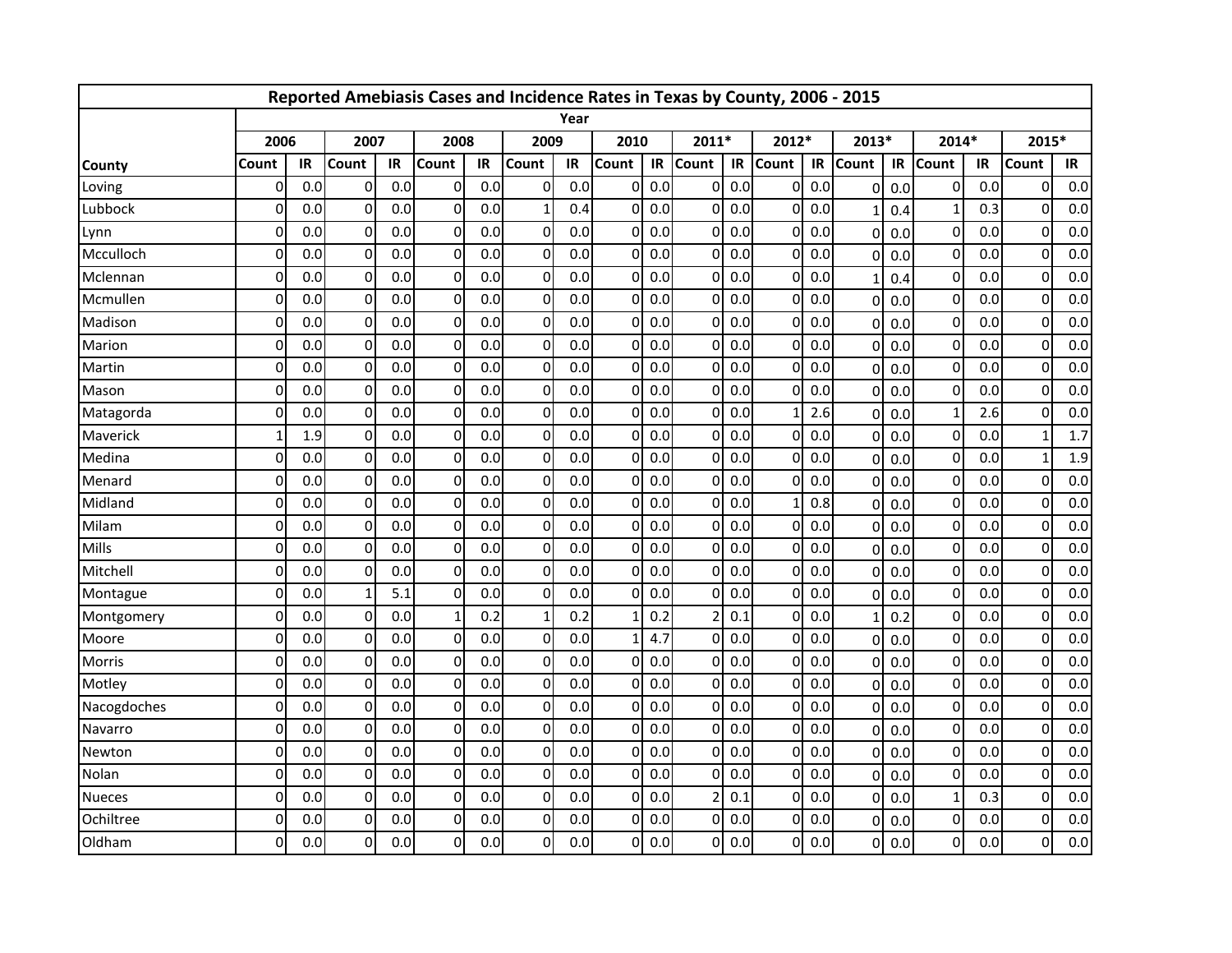|                  |              |     |                |     | Reported Amebiasis Cases and Incidence Rates in Texas by County, 2006 - 2015 |     |                |      |              |     |              |     |              |     |                |     |                |      |              |     |
|------------------|--------------|-----|----------------|-----|------------------------------------------------------------------------------|-----|----------------|------|--------------|-----|--------------|-----|--------------|-----|----------------|-----|----------------|------|--------------|-----|
|                  |              |     |                |     |                                                                              |     |                | Year |              |     |              |     |              |     |                |     |                |      |              |     |
|                  | 2006         |     | 2007           |     | 2008                                                                         |     | 2009           |      | 2010         |     | 2011*        |     | 2012*        |     | 2013*          |     | 2014*          |      | 2015*        |     |
| <b>County</b>    | Count        | IR  | Count          | IR  | Count                                                                        | IR  | Count          | IR   | <b>Count</b> | IR  | <b>Count</b> | IR  | <b>Count</b> | IR  | <b>Count</b>   | IR  | <b>Count</b>   | IR   | Count        | IR  |
| Orange           | 0            | 0.0 | $\overline{0}$ | 0.0 | 0                                                                            | 0.0 | $\overline{0}$ | 0.0  | 0            | 0.0 | $\Omega$     | 0.0 | $\Omega$     | 0.0 | $\mathbf 0$    | 0.0 | 0              | 0.0  | 0            | 0.0 |
| Palo Pinto       | $\Omega$     | 0.0 | $\Omega$       | 0.0 | 0                                                                            | 0.0 | $\overline{0}$ | 0.0  | 0            | 0.0 | $\Omega$     | 0.0 | $\Omega$     | 0.0 | $\mathbf{0}$   | 0.0 | $\mathbf{0}$   | 0.0  | $\Omega$     | 0.0 |
| Panola           | Ω            | 0.0 | 0              | 0.0 | $\Omega$                                                                     | 0.0 | $\overline{0}$ | 0.0  | 0            | 0.0 | 0            | 0.0 | 0            | 0.0 | $\mathbf{0}$   | 0.0 | $\mathbf 0$    | 0.0  | $\Omega$     | 0.0 |
| Parker           | $\Omega$     | 0.0 | $\mathbf 0$    | 0.0 | $\Omega$                                                                     | 0.0 | $\overline{0}$ | 0.0  | 0            | 0.0 | $\Omega$     | 0.0 |              | 0.8 | $\mathbf{0}$   | 0.0 | $\mathbf 0$    | 0.0  | $\Omega$     | 0.0 |
| Parmer           | $\mathbf{0}$ | 0.0 | $\Omega$       | 0.0 | $\Omega$                                                                     | 0.0 | $\overline{0}$ | 0.0  | 0            | 0.0 | $\Omega$     | 0.0 | $\Omega$     | 0.0 | $\mathbf 0$    | 0.0 | $\mathbf 0$    | 0.0  | $\Omega$     | 0.0 |
| Pecos            | 0            | 0.0 | $\overline{0}$ | 0.0 | 0                                                                            | 0.0 | $\overline{0}$ | 0.0  | 0            | 0.0 | $\Omega$     | 0.0 | Οl           | 0.0 | $\mathbf{0}$   | 0.0 | $\mathbf 0$    | 0.0  | $\Omega$     | 0.0 |
| Polk             | O            | 0.0 | 0              | 0.0 | $\Omega$                                                                     | 0.0 | $\overline{0}$ | 0.0  | 0            | 0.0 | $\Omega$     | 0.0 | $\Omega$     | 0.0 | $\Omega$       | 0.0 | $\mathbf 0$    | 0.0  | $\Omega$     | 0.0 |
| Potter           |              | 0.8 | 3              | 2.5 |                                                                              | 0.8 | $\overline{0}$ | 0.0  | 0            | 0.0 | $\Omega$     | 0.0 | $\Omega$     | 0.0 | $\mathbf{0}$   | 0.0 | $\mathbf 0$    | 0.0  | 4            | 3.1 |
| Presidio         | $\Omega$     | 0.0 | $\Omega$       | 0.0 | $\Omega$                                                                     | 0.0 | $\mathbf{1}$   | 12.3 | O            | 0.0 | $\Omega$     | 0.0 | ΩI           | 0.0 | $\Omega$       | 0.0 | $\Omega$       | 0.0  | $\Omega$     | 0.0 |
| Rains            | $\mathbf{0}$ | 0.0 | $\mathbf{0}$   | 0.0 | 0                                                                            | 0.0 | $\overline{0}$ | 0.0  | 0            | 0.0 | $\Omega$     | 0.0 | ΩI           | 0.0 | $\mathbf 0$    | 0.0 | $\mathbf 0$    | 0.0  | $\Omega$     | 0.0 |
| Randall          | $\Omega$     | 0.0 | 1              | 0.9 | 0                                                                            | 0.0 | $\overline{0}$ | 0.0  | $\Omega$     | 0.0 | $\Omega$     | 0.0 | ΩI           | 0.0 | $\mathbf{0}$   | 0.0 | $\mathbf 0$    | 0.0  | $\Omega$     | 0.0 |
| Reagan           | 0            | 0.0 | 0              | 0.0 | 0                                                                            | 0.0 | $\overline{0}$ | 0.0  | 0            | 0.0 | $\Omega$     | 0.0 | $\Omega$     | 0.0 | $\Omega$       | 0.0 | $\mathbf 0$    | 0.0  | $\Omega$     | 0.0 |
| Real             | 0            | 0.0 | 0              | 0.0 | $\Omega$                                                                     | 0.0 | $\overline{0}$ | 0.0  | U            | 0.0 | $\Omega$     | 0.0 | $\Omega$     | 0.0 | $\Omega$       | 0.0 | $\mathbf 0$    | 0.0  | $\Omega$     | 0.0 |
| <b>Red River</b> | $\Omega$     | 0.0 | $\Omega$       | 0.0 | $\Omega$                                                                     | 0.0 | $\overline{0}$ | 0.0  | 0            | 0.0 | $\Omega$     | 0.0 | $\Omega$     | 0.0 | $\mathbf 0$    | 0.0 | $\mathbf 0$    | 0.0  | $\Omega$     | 0.0 |
| Reeves           | $\Omega$     | 0.0 | $\Omega$       | 0.0 | $\Omega$                                                                     | 0.0 | $\overline{0}$ | 0.0  | 0            | 0.0 | $\Omega$     | 0.0 | Οl           | 0.0 | $\Omega$       | 0.0 | $\mathbf 0$    | 0.0  | $\Omega$     | 0.0 |
| Refugio          | $\Omega$     | 0.0 | $\Omega$       | 0.0 | $\Omega$                                                                     | 0.0 | $\overline{0}$ | 0.0  | 0            | 0.0 | $\Omega$     | 0.0 | ΩI           | 0.0 | $\Omega$       | 0.0 | 0              | 0.0  | $\Omega$     | 0.0 |
| Roberts          | $\Omega$     | 0.0 | $\mathbf 0$    | 0.0 | 0                                                                            | 0.0 | $\overline{0}$ | 0.0  | 0            | 0.0 | $\Omega$     | 0.0 | $\Omega$     | 0.0 | $\Omega$       | 0.0 | $\Omega$       | 0.0  | $\Omega$     | 0.0 |
| Robertson        | O            | 0.0 | $\Omega$       | 0.0 | $\Omega$                                                                     | 0.0 | $\overline{0}$ | 0.0  | U            | 0.0 | $\Omega$     | 0.0 | $\Omega$     | 0.0 | $\Omega$       | 0.0 | $\overline{a}$ | 11.2 | $\Omega$     | 0.0 |
| Rockwall         | $\Omega$     | 0.0 | $\mathbf{0}$   | 0.0 | $\Omega$                                                                     | 0.0 | $\overline{0}$ | 0.0  |              | 1.2 | $\Omega$     | 0.0 | $\Omega$     | 0.0 | $\Omega$       | 0.0 | $\Omega$       | 0.0  | $\Omega$     | 0.0 |
| Runnels          | $\mathbf{0}$ | 0.0 | $\Omega$       | 0.0 | $\Omega$                                                                     | 0.0 | $\overline{0}$ | 0.0  | 0            | 0.0 | $\Omega$     | 0.0 | ΩI           | 0.0 | $\Omega$       | 0.0 | $\mathbf 0$    | 0.0  | $\Omega$     | 0.0 |
| Rusk             | 0            | 0.0 | $\overline{0}$ | 0.0 | 0                                                                            | 0.0 | $\overline{0}$ | 0.0  | 0            | 0.0 | $\Omega$     | 0.0 | ΩI           | 0.0 | $\Omega$       | 0.0 | $\mathbf 0$    | 0.0  | $\Omega$     | 0.0 |
| Sabine           | $\Omega$     | 0.0 | 0              | 0.0 | $\Omega$                                                                     | 0.0 | $\overline{0}$ | 0.0  | 0            | 0.0 | $\Omega$     | 0.0 | $\Omega$     | 0.0 | $\mathbf{0}$   | 0.0 | $\mathbf 0$    | 0.0  | $\Omega$     | 0.0 |
| San Augustine    | $\Omega$     | 0.0 | $\Omega$       | 0.0 | $\Omega$                                                                     | 0.0 | $\overline{0}$ | 0.0  | 0            | 0.0 | $\Omega$     | 0.0 | $\Omega$     | 0.0 | $\mathbf{0}$   | 0.0 | 0              | 0.0  | $\Omega$     | 0.0 |
| San Jacinto      | $\mathbf{0}$ | 0.0 | 0              | 0.0 | 0                                                                            | 0.0 | $\overline{0}$ | 0.0  | 0            | 0.0 | O            | 0.0 | $\Omega$     | 0.0 | $\mathbf 0$    | 0.0 | $\mathbf 0$    | 0.0  | $\mathbf{0}$ | 0.0 |
| San Patricio     | $\Omega$     | 0.0 | $\overline{0}$ | 0.0 | 0                                                                            | 0.0 | $\overline{0}$ | 0.0  | 0            | 0.0 | $\Omega$     | 0.0 |              | 1.4 | $\mathbf 0$    | 0.0 | $\mathbf 0$    | 0.0  | $\Omega$     | 0.0 |
| San Saba         | 0            | 0.0 | $\overline{0}$ | 0.0 | $\Omega$                                                                     | 0.0 | $\overline{0}$ | 0.0  | 0            | 0.0 | $\Omega$     | 0.0 | Οl           | 0.0 | $\Omega$       | 0.0 | $\mathbf 0$    | 0.0  | $\Omega$     | 0.0 |
| Schleicher       | $\Omega$     | 0.0 | $\mathbf 0$    | 0.0 | $\Omega$                                                                     | 0.0 | $\overline{0}$ | 0.0  | 0            | 0.0 | $\Omega$     | 0.0 | $\Omega$     | 0.0 | $\Omega$       | 0.0 | $\mathbf 0$    | 0.0  | $\Omega$     | 0.0 |
| Scurry           | $\Omega$     | 0.0 | $\Omega$       | 0.0 | $\Omega$                                                                     | 0.0 | $\overline{0}$ | 0.0  | 0            | 0.0 | $\Omega$     | 0.0 | $\Omega$     | 0.0 | $\Omega$       | 0.0 | $\mathbf{0}$   | 0.0  | $\Omega$     | 0.0 |
| Shackelford      | 0            | 0.0 | $\Omega$       | 0.0 | 0                                                                            | 0.0 | $\overline{0}$ | 0.0  | 0            | 0.0 | $\Omega$     | 0.0 | $\Omega$     | 0.0 | $\mathbf{0}$   | 0.0 | $\mathbf 0$    | 0.0  | $\Omega$     | 0.0 |
| Shelby           | 0            | 0.0 | $\Omega$       | 0.0 | $\Omega$                                                                     | 0.0 | $\Omega$       | 0.0  | 0            | 0.0 | $\Omega$     | 0.0 | 0I           | 0.0 | $\overline{0}$ | 0.0 | $\overline{0}$ | 0.0  | $\Omega$     | 0.0 |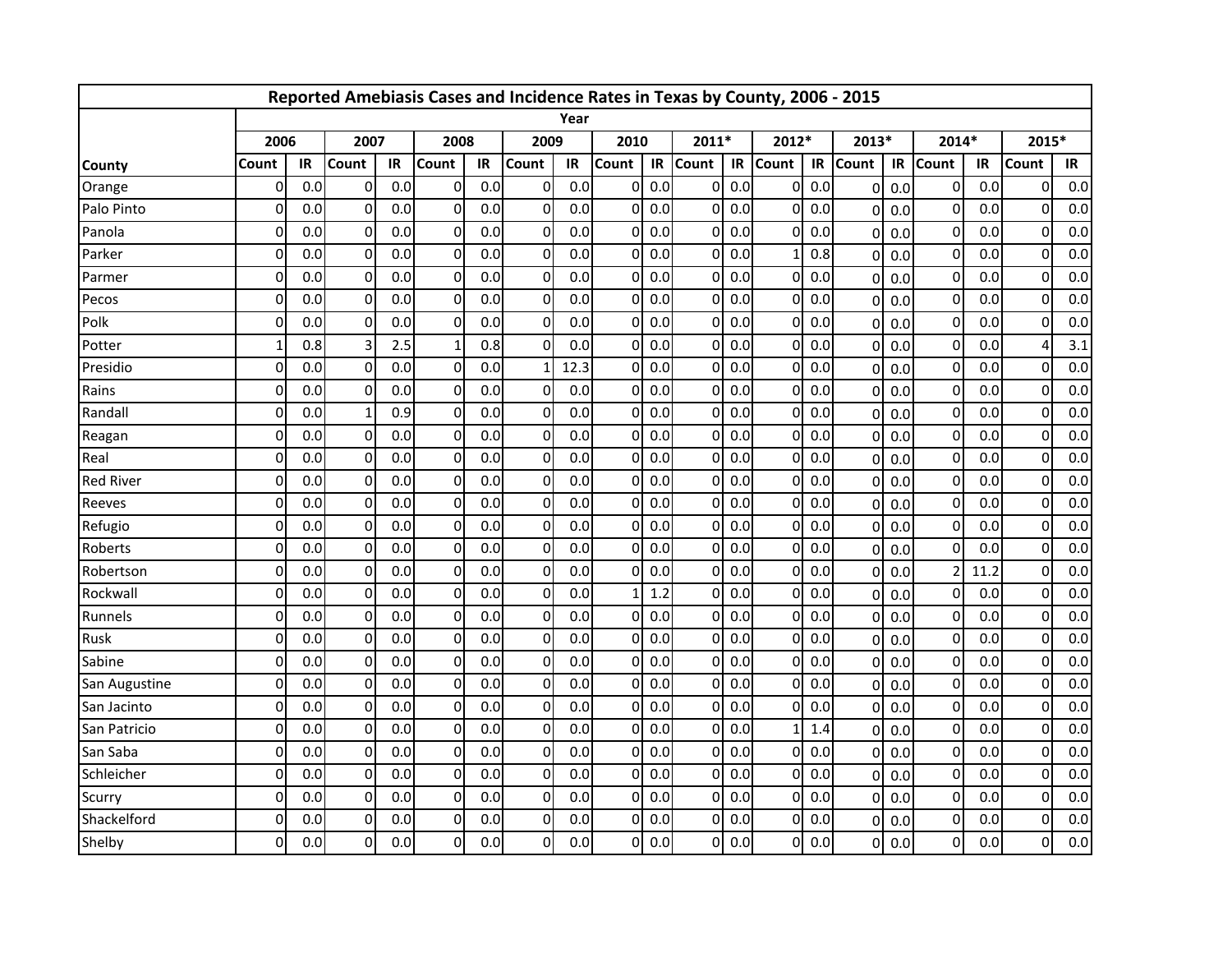|                  |                          |     |                |      | Reported Amebiasis Cases and Incidence Rates in Texas by County, 2006 - 2015 |      |                |      |              |     |              |     |          |     |                |     |                |     |              |     |
|------------------|--------------------------|-----|----------------|------|------------------------------------------------------------------------------|------|----------------|------|--------------|-----|--------------|-----|----------|-----|----------------|-----|----------------|-----|--------------|-----|
|                  |                          |     |                |      |                                                                              |      |                | Year |              |     |              |     |          |     |                |     |                |     |              |     |
|                  | 2006                     |     | 2007           |      | 2008                                                                         |      | 2009           |      | 2010         |     | 2011*        |     | 2012*    |     | 2013*          |     | 2014*          |     | 2015*        |     |
| <b>County</b>    | Count                    | IR  | Count          | IR   | Count                                                                        | IR   | Count          | IR   | <b>Count</b> | IR  | <b>Count</b> | IR  | Count    | IR  | <b>Count</b>   | IR  | Count          | IR  | Count        | IR  |
| Sherman          | 0                        | 0.0 | $\overline{0}$ | 0.0  | $\Omega$                                                                     | 0.0  | $\Omega$       | 0.0  | 0            | 0.0 | $\Omega$     | 0.0 | Οl       | 0.0 | $\mathbf 0$    | 0.0 | 0              | 0.0 | 0            | 0.0 |
| Smith            | 3                        | 1.5 | $\Omega$       | 0.0  | $\Omega$                                                                     | 0.0  | $\overline{0}$ | 0.0  | 0            | 0.0 | $\Omega$     | 0.0 | $\Omega$ | 0.0 | $\Omega$       | 0.0 | $\mathbf 0$    | 0.0 | $\Omega$     | 0.0 |
| Somervell        | $\mathbf{0}$             | 0.0 |                | 24.8 | $\Omega$                                                                     | 0.0  | $\overline{0}$ | 0.0  | U            | 0.0 | $\Omega$     | 0.0 | $\Omega$ | 0.0 | $\Omega$       | 0.0 | $\mathbf 0$    | 0.0 | $\Omega$     | 0.0 |
| Starr            | $\Omega$                 | 0.0 | $\Omega$       | 0.0  | $\overline{2}$                                                               | 3.2  | $\overline{0}$ | 0.0  | 0            | 0.0 | $\Omega$     | 0.0 | $\Omega$ | 0.0 | $\Omega$       | 0.0 | $\overline{2}$ | 3.1 | $\Omega$     | 0.0 |
| Stephens         | $\mathbf{0}$             | 0.0 | $\overline{0}$ | 0.0  | 0                                                                            | 0.0  | $\overline{0}$ | 0.0  | 0            | 0.0 | $\Omega$     | 0.0 | Οl       | 0.0 | $\mathbf 0$    | 0.0 | $\mathbf 0$    | 0.0 | $\Omega$     | 0.0 |
| Sterling         | 0                        | 0.0 | $\overline{0}$ | 0.0  | $\Omega$                                                                     | 0.0  | $\overline{0}$ | 0.0  | 0            | 0.0 | $\Omega$     | 0.0 | Οl       | 0.0 | $\Omega$       | 0.0 | $\mathbf 0$    | 0.0 | $\Omega$     | 0.0 |
| Stonewall        | $\mathbf{0}$             | 0.0 | $\mathbf 0$    | 0.0  | 0                                                                            | 0.0  | $\overline{0}$ | 0.0  | 0            | 0.0 | $\Omega$     | 0.0 | $\Omega$ | 0.0 | $\Omega$       | 0.0 | $\mathbf 0$    | 0.0 | $\Omega$     | 0.0 |
| Sutton           | $\Omega$                 | 0.0 | $\Omega$       | 0.0  | $\Omega$                                                                     | 0.0  | $\overline{0}$ | 0.0  | O            | 0.0 | $\Omega$     | 0.0 | $\Omega$ | 0.0 | $\mathbf{0}$   | 0.0 | $\Omega$       | 0.0 | $\Omega$     | 0.0 |
| Swisher          | $\mathbf{0}$             | 0.0 | $\mathbf{0}$   | 0.0  | $\Omega$                                                                     | 0.0  | $\overline{0}$ | 0.0  | 0            | 0.0 | $\Omega$     | 0.0 | $\Omega$ | 0.0 | $\mathbf 0$    | 0.0 | $\mathbf 0$    | 0.0 | $\Omega$     | 0.0 |
| Tarrant          | $\Omega$                 | 0.0 | 5              | 0.3  |                                                                              | 0.3  | $\overline{2}$ | 0.1  |              | 0.4 |              | 0.2 |          | 0.2 | $\overline{7}$ | 0.4 | 3              | 0.2 | 5            | 0.3 |
| Taylor           |                          | 5.5 | 26             | 20.3 | 26                                                                           | 20.3 | 10             | 7.8  | 9            | 6.9 | $\Omega$     | 0.0 |          | 0.8 | $\Omega$       | 0.0 | $\mathbf 0$    | 0.0 | $\Omega$     | 0.0 |
| Terrell          | $\Omega$                 | 0.0 | $\mathbf 0$    | 0.0  | 0                                                                            | 0.0  | $\overline{0}$ | 0.0  | 0            | 0.0 | $\Omega$     | 0.0 | $\Omega$ | 0.0 | $\Omega$       | 0.0 | $\mathbf 0$    | 0.0 | $\Omega$     | 0.0 |
| <b>Terry</b>     | $\Omega$                 | 0.0 | $\mathbf{0}$   | 0.0  | $\Omega$                                                                     | 0.0  | $\overline{0}$ | 0.0  | 0            | 0.0 | $\Omega$     | 0.0 | $\Omega$ | 0.0 | $\mathbf{0}$   | 0.0 | $\mathbf 0$    | 0.0 | $\Omega$     | 0.0 |
| Throckmorton     | $\mathbf{0}$             | 0.0 | $\mathbf 0$    | 0.0  | $\Omega$                                                                     | 0.0  | $\overline{0}$ | 0.0  | 0            | 0.0 | $\Omega$     | 0.0 | $\Omega$ | 0.0 | $\mathbf 0$    | 0.0 | $\mathbf 0$    | 0.0 | $\Omega$     | 0.0 |
| <b>Titus</b>     | $\Omega$                 | 0.0 | $\Omega$       | 0.0  | $\Omega$                                                                     | 0.0  | $\overline{0}$ | 0.0  | 0            | 0.0 | $\Omega$     | 0.0 | ΩI       | 0.0 | $\Omega$       | 0.0 | $\overline{0}$ | 0.0 | $\Omega$     | 0.0 |
| <b>Tom Green</b> | $\overline{\phantom{a}}$ | 1.9 | $\Omega$       | 0.0  | $\Omega$                                                                     | 0.0  | $\overline{0}$ | 0.0  | 1            | 1.0 | $\Omega$     | 0.0 | Οl       | 0.0 | $\Omega$       | 0.0 | $\mathbf 0$    | 0.0 | $\Omega$     | 0.0 |
| Travis           | 26                       | 2.8 | 65             | 6.9  | 102                                                                          | 10.3 | 110            | 10.9 | 41           | 4.1 | 17           | 1.0 | 22       | 2.1 | 19             | 1.8 | 35             | 3.1 | 25           | 2.2 |
| Trinity          | $\mathbf{0}$             | 0.0 | $\Omega$       | 0.0  | $\Omega$                                                                     | 0.0  | $\overline{0}$ | 0.0  | 0            | 0.0 | $\Omega$     | 0.0 | $\Omega$ | 0.0 | $\Omega$       | 0.0 | $\overline{0}$ | 0.0 | $\Omega$     | 0.0 |
| Tyler            | $\Omega$                 | 0.0 | $\Omega$       | 0.0  | $\Omega$                                                                     | 0.0  | $\Omega$       | 0.0  | 0            | 0.0 | $\Omega$     | 0.0 | $\Omega$ | 0.0 | $\mathbf{0}$   | 0.0 | $\Omega$       | 0.0 | $\Omega$     | 0.0 |
| Upshur           | $\Omega$                 | 0.0 | $\Omega$       | 0.0  | $\Omega$                                                                     | 0.0  | $\overline{0}$ | 0.0  | 0            | 0.0 | $\Omega$     | 0.0 | ΩI       | 0.0 | $\mathbf 0$    | 0.0 | $\Omega$       | 0.0 | $\Omega$     | 0.0 |
| Upton            | $\Omega$                 | 0.0 | 0              | 0.0  | $\Omega$                                                                     | 0.0  | $\overline{0}$ | 0.0  | 0            | 0.0 | $\Omega$     | 0.0 | $\Omega$ | 0.0 | $\Omega$       | 0.0 | 0              | 0.0 | 0            | 0.0 |
| Uvalde           | $\Omega$                 | 0.0 | $\mathbf{0}$   | 0.0  | $\Omega$                                                                     | 0.0  | $\overline{0}$ | 0.0  | 0            | 0.0 | $\Omega$     | 0.0 | $\Omega$ | 0.0 | $\Omega$       | 0.0 | $\mathbf 0$    | 0.0 | $\Omega$     | 0.0 |
| Val Verde        | $\mathbf{0}$             | 0.0 | 0              | 0.0  | $\Omega$                                                                     | 0.0  | $\overline{0}$ | 0.0  | 0            | 0.0 | $\mathbf{0}$ | 0.0 | $\Omega$ | 0.0 | $\overline{2}$ | 3.9 | $\mathbf 0$    | 0.0 | $\mathbf 0$  | 0.0 |
| Van Zandt        | 0                        | 0.0 | $\Omega$       | 0.0  | 0                                                                            | 0.0  | $\overline{0}$ | 0.0  | 0            | 0.0 | U            | 0.0 | $\Omega$ | 0.0 | $\mathbf{0}$   | 0.0 | $\mathbf 0$    | 0.0 | $\Omega$     | 0.0 |
| Victoria         | $\mathbf{0}$             | 0.0 | $\overline{0}$ | 0.0  | $\Omega$                                                                     | 0.0  | $\overline{0}$ | 0.0  | 0            | 0.0 | $\Omega$     | 0.0 | Οl       | 0.0 | $\overline{0}$ | 0.0 | $\mathbf 0$    | 0.0 | $\mathbf{1}$ | 1.1 |
| Walker           | $\Omega$                 | 0.0 | $\overline{0}$ | 0.0  | $\Omega$                                                                     | 0.0  | $\overline{0}$ | 0.0  | 0            | 0.0 | $\Omega$     | 0.0 | Οl       | 0.0 | $\Omega$       | 0.0 | $\mathbf{1}$   | 1.4 | $\Omega$     | 0.0 |
| Waller           | $\Omega$                 | 0.0 | $\mathbf 0$    | 0.0  | $\Omega$                                                                     | 0.0  | $\overline{0}$ | 0.0  | 0            | 0.0 |              | 0.1 | $\Omega$ | 0.0 | $\Omega$       | 0.0 | $\mathbf 0$    | 0.0 | $\Omega$     | 0.0 |
| Ward             | $\Omega$                 | 0.0 | $\Omega$       | 0.0  | $\Omega$                                                                     | 0.0  | $\overline{0}$ | 0.0  | 0            | 0.0 | $\Omega$     | 0.0 | $\Omega$ | 0.0 | $\mathbf{0}$   | 0.0 | $\mathbf{0}$   | 0.0 | $\Omega$     | 0.0 |
| Washington       | 0                        | 0.0 | $\Omega$       | 0.0  | 0                                                                            | 0.0  | $\overline{0}$ | 0.0  | 0            | 0.0 | $\Omega$     | 0.0 | $\Omega$ | 0.0 | $\mathbf{0}$   | 0.0 | $\mathbf 0$    | 0.0 | $\Omega$     | 0.0 |
| Webb             | 0                        | 0.0 | $\mathbf{1}$   | 0.4  | $\Omega$                                                                     | 0.0  | $\Omega$       | 0.0  | 0            | 0.0 | $\Omega$     | 0.0 | ΟI       | 0.0 | $\mathbf{1}$   | 0.4 | $\mathbf 1$    | 0.4 | 3            | 1.1 |